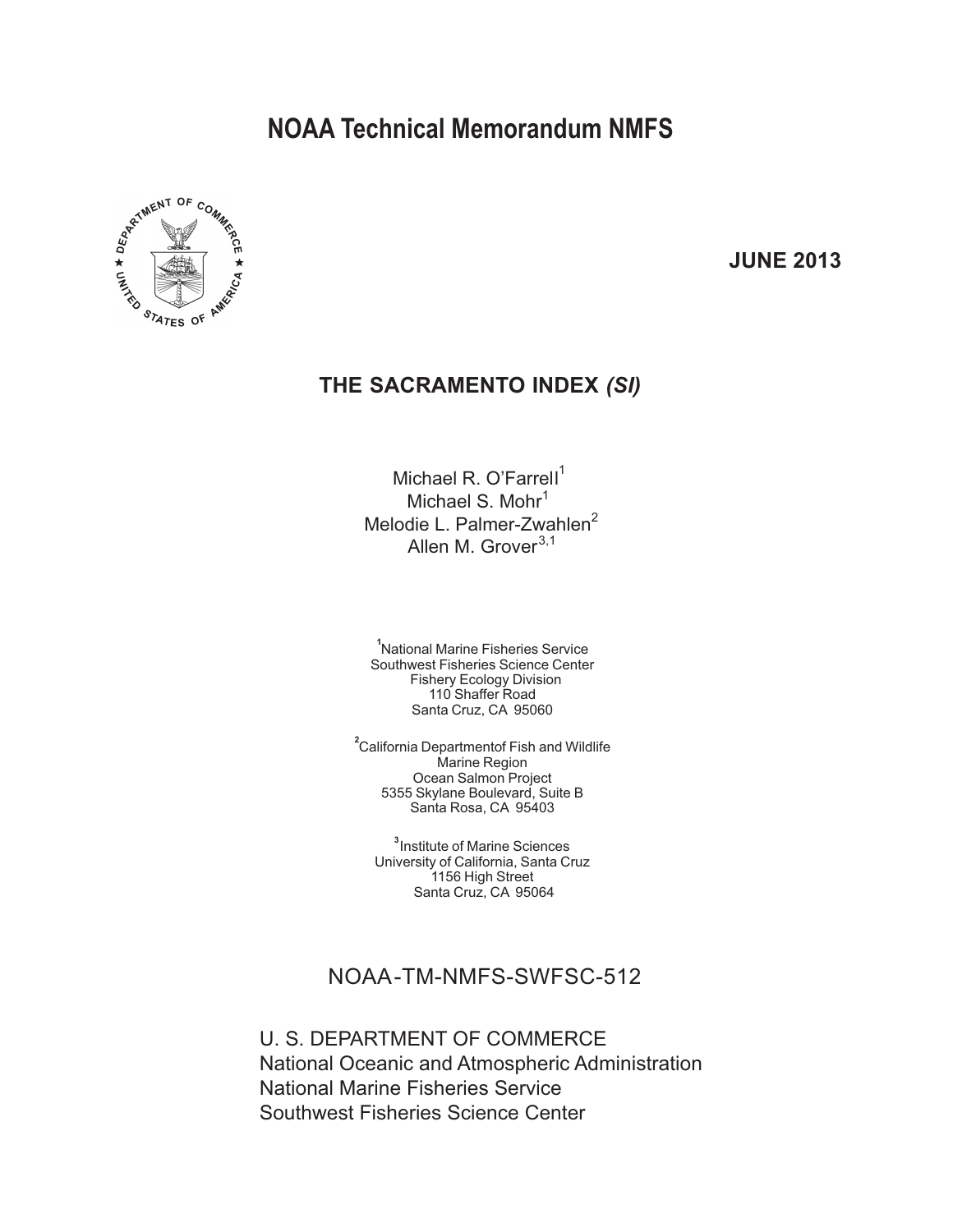The National Oceanic and Atmospheric Administration (NOAA), organized in 1970, has evolved into an agency that establishes national policies and manages and conserves our oceanic, coastal, and atmospheric resources. An organizational element within NOAA, the Office of Fisheries, is responsible for fisheries policy and the direction of the National Marine Fisheries Service (NMFS).

In addition to its formal publications, the NMFS uses the NOAA Technical Memorandum series to issue informal scientific and technical publications when complete formal review and editorial processing are not appropriate or feasible. Documents within this series, however, reflect sound professional work and may be referenced in the formal scientific and technical literature.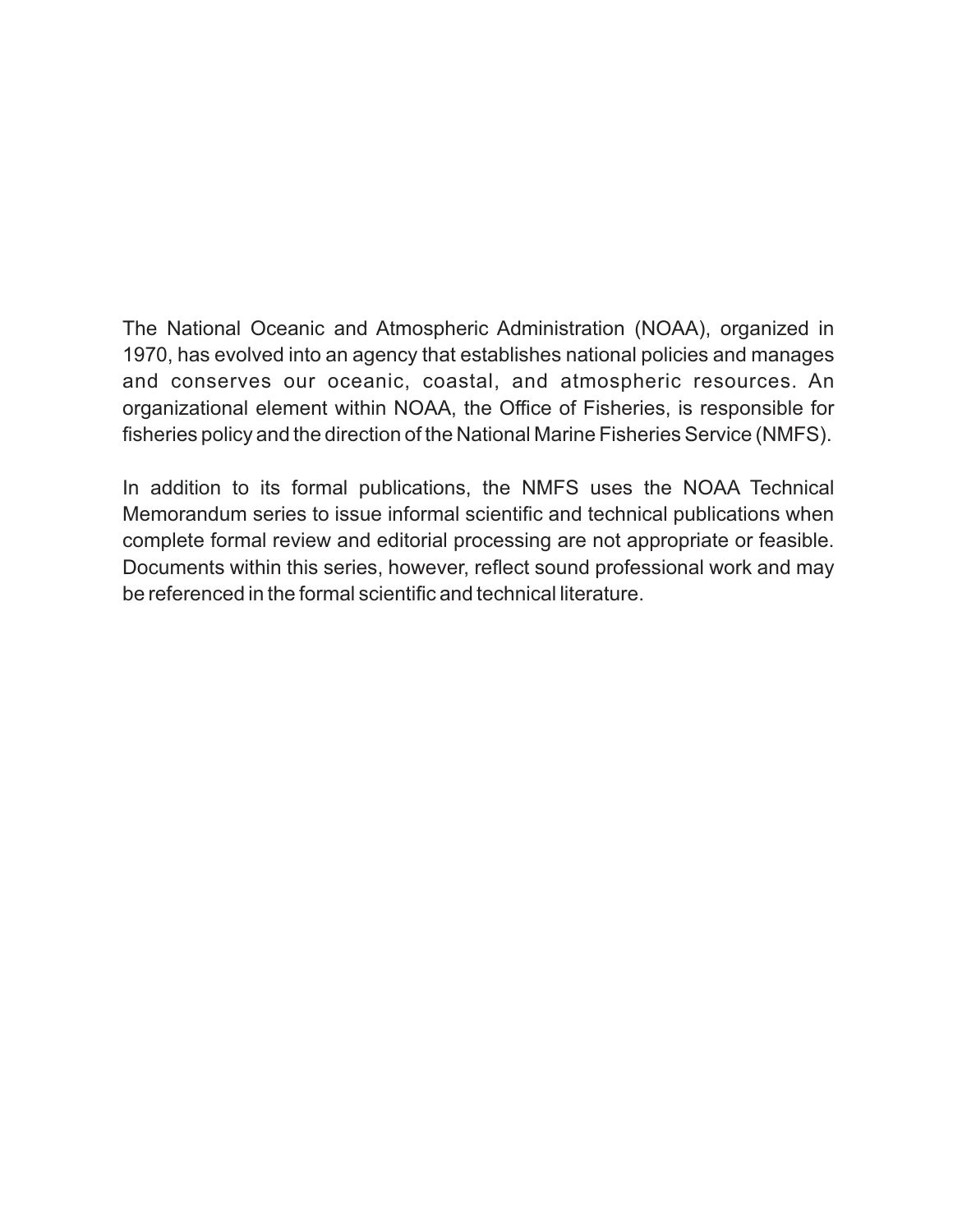#### **NOAA Technical Memorandum NMFS**

This TM series is used for documentation and timely communication of preliminary results, interim reports, or special purpose information. The TMs have not received complete formal review, editorial control, or detailed editing.



**JUNE 2013**

### **THE SACRAMENTO INDEX** *(SI)*

Michael R. O'Farrell<sup>1</sup> Michael S. Mohr $<sup>1</sup>$ </sup> Melodie L. Palmer-Zwahlen<sup>2</sup> Allen M. Grover<sup>3,1</sup>

<sup>1</sup>National Marine Fisheries Service Southwest Fisheries Science Center Fishery Ecology Division 110 Shaffer Road Santa Cruz, CA 95060

 $\mathrm{^{2}C}$ alifornia Departmentof Fish and Wildlife Marine Region Ocean Salmon Project 5355 Skylane Boulevard, Suite B Santa Rosa, CA 95403

<sup>3</sup>Institute of Marine Sciences University of California, Santa Cruz 1156 High Street Santa Cruz, CA 95064

### NOAA-TM-NMFS-SWFSC-512

#### **U.S. DEPARTMENT OF COMMERCE**

**National Oceanic and Atmospheric Administration** Cameron F. Kerry, Acting Secretary Dr. Kathryn D. Sullivan, Acting Administrator **National Marine Fisheries Service** Russell Smith, Acting Assistant Administrator for Fisheries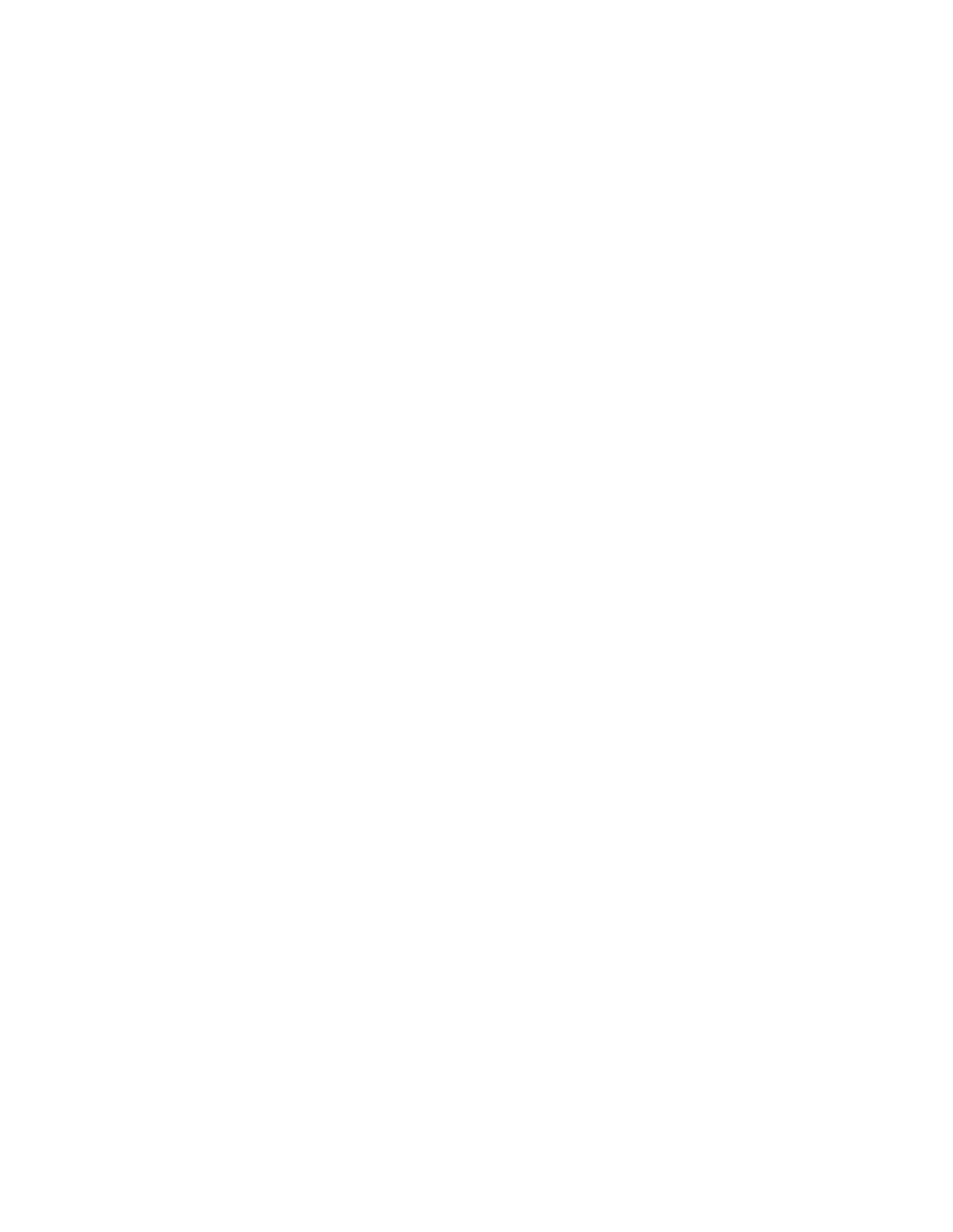## 1 Abstract

In response to an abrupt decline in Sacramento River fall Chinook (SRFC) salmon abundance, and the need to provide improved scientific advice to fishery managers, the Sacramento Index (*SI*) was developed in 2008. The *SI* is a combined-age index of adult SRFC ocean abundance comprised of three components: ocean harvest, river harvest, and spawner escapement. This paper provides comprehensive documentation of the methods used to estimate the components of the *SI* and the method used to forecast the *SI* for fishery planning purposes. Properties of the time series of *SI* estimates are also discussed. The *SI* has been an integral part of PFMC ocean salmon fishery management since its development, and will likely be used as the basis for SRFC assessment into the foreseeable future.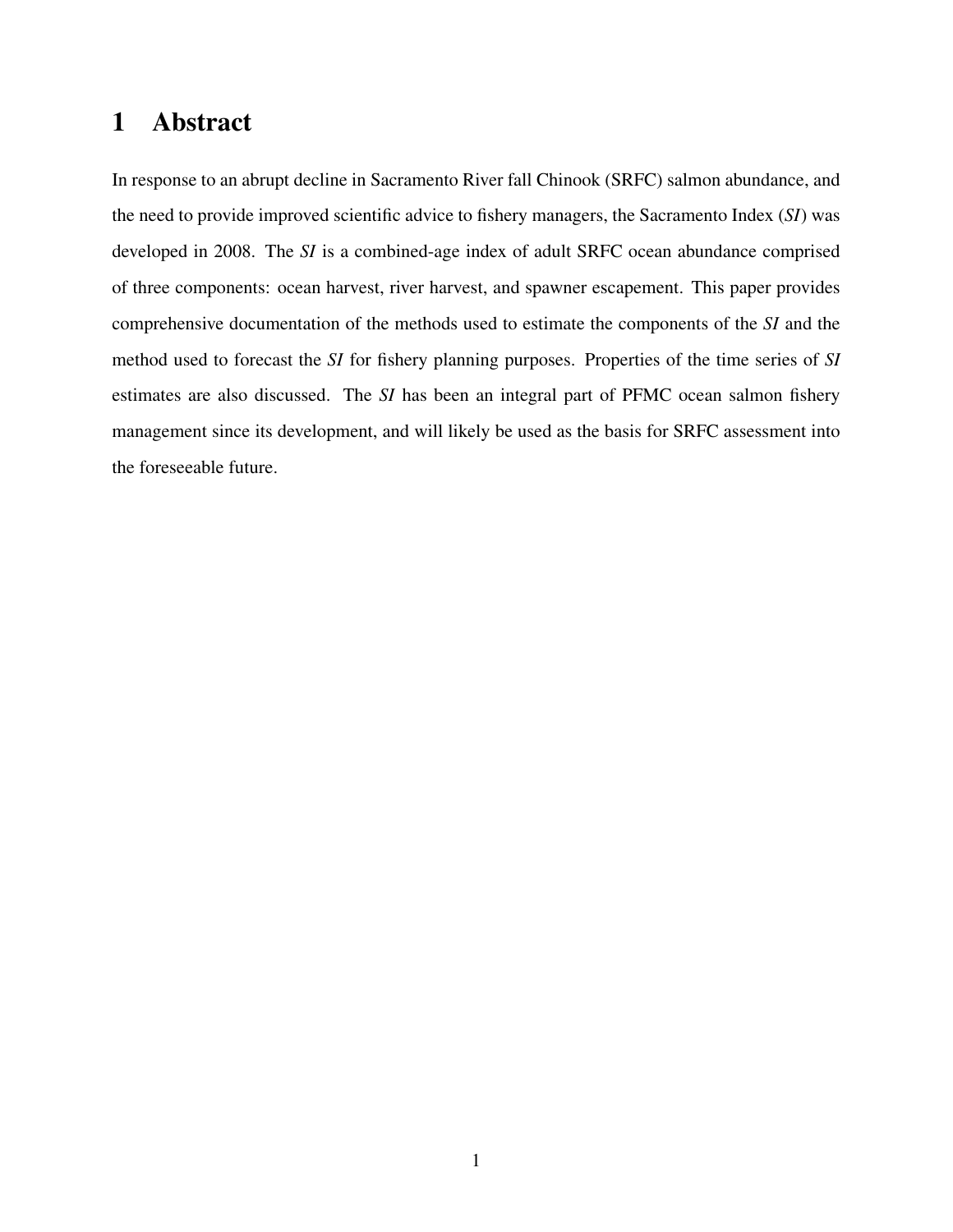## 2 Introduction

Sacramento River fall Chinook (SRFC) salmon (*Oncorhynchus tshawytscha*) have historically been the largest contributor to ocean salmon harvest off California and Oregon. However, the high abundances of SRFC that had for decades supported robust ocean and river fisheries experienced a recent, precipitous decline. In 2007 the escapement of natural and hatchery adults (estimated  $\geq$  age-3) fell below the conservation objective goal range of 122,000–180,000 spawners. In addition, the 2007 jack (estimated age-2) escapement was the lowest on record by a wide margin, indicating a very weak year class expected to recruit to ocean fisheries in 2008. In response to these indicators of low SRFC abundance, the Sacramento Index (*SI*) and Sacramento Harvest Model (*SHM*; Mohr and O'Farrell In prep.) were developed to provide improved scientific advice to the Pacific Fishery Management Council (PFMC) during the annual salmon fishery planning process.

The *SI* is an age-aggregated index of adult SRFC abundance. An annual forecast of the *SI* is an input to the *SHM*, which is used to forecast harvest, exploitation rates, escapement and other quantities useful for managing the SRFC stock. The *SI* and *SHM* have been an integral part of the PFMC salmon fishery planning process since 2008, and will likely continue to be used in this capacity for the foreseeable future.

This paper (1) describes methods used prior to the *SI* for assessment of SRFC, (2) defines the *SI*, (3) describes the data and methods used to estimate the components of the *SI*, (4) examines the characteristics of the *SI* over time, and (5) describes the *SI* forecasting method. The estimates presented herein represent the best estimates of the *SI* and its components as of December 2012. However, estimated values, even for years in the past, are subject to change due to the addition of new data and/or re-evaluation of existing data. The definitive estimates of the *SI* and its constituent parts used for assessment and management of SRFC are published annually in Table II-1 of the PFMC Preseason I report (e.g., PFMC 2012a). All notation used in this paper is described in Table 1. Table 2 defines pertinent ocean fishery management areas.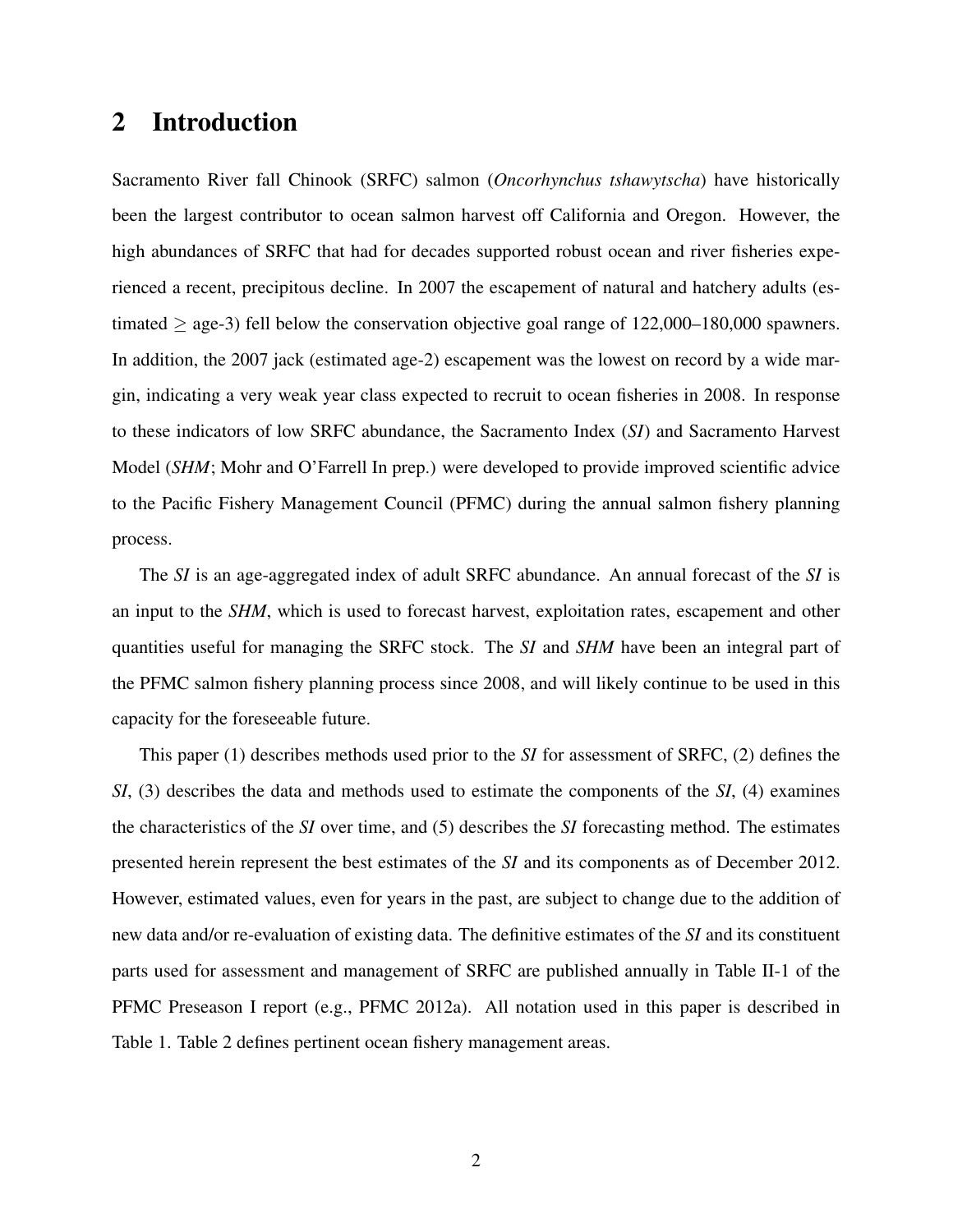| Symbol                                                                            | Description                                                                                                                                                                           |  |  |  |  |  |  |
|-----------------------------------------------------------------------------------|---------------------------------------------------------------------------------------------------------------------------------------------------------------------------------------|--|--|--|--|--|--|
| <b>Acronyms</b>                                                                   |                                                                                                                                                                                       |  |  |  |  |  |  |
| <b>CWT</b><br>CVI<br><b>GSI</b><br><b>KRFC</b><br><b>SHM</b><br>SI<br><b>SRFC</b> | Coded-wire tag<br>Central Valley Index<br>Genetic Stock Identification<br>Klamath River fall Chinook<br>Sacramento Harvest Model<br>Sacramento Index<br>Sacramento River fall Chinook |  |  |  |  |  |  |
|                                                                                   |                                                                                                                                                                                       |  |  |  |  |  |  |
|                                                                                   | <b>Variables and Parameters</b>                                                                                                                                                       |  |  |  |  |  |  |
| $\beta_{SI}$<br>$\,C$                                                             | Slope parameter for the Sacramento Index forecast model<br>Contacts                                                                                                                   |  |  |  |  |  |  |
| E                                                                                 | Spawner escapement                                                                                                                                                                    |  |  |  |  |  |  |
| h                                                                                 | Harvest rate                                                                                                                                                                          |  |  |  |  |  |  |
| $h_{CVI}$                                                                         | CVI ocean harvest rate index                                                                                                                                                          |  |  |  |  |  |  |
| H                                                                                 | Harvest                                                                                                                                                                               |  |  |  |  |  |  |
| J                                                                                 | Jacks                                                                                                                                                                                 |  |  |  |  |  |  |
| J                                                                                 | Proportion of jacks                                                                                                                                                                   |  |  |  |  |  |  |
| Ι                                                                                 | Impacts                                                                                                                                                                               |  |  |  |  |  |  |
| l                                                                                 | Total length                                                                                                                                                                          |  |  |  |  |  |  |
| $l^*$                                                                             | Minimum size limit in total length                                                                                                                                                    |  |  |  |  |  |  |
| λ                                                                                 | Ratio of adult SRFC harvest per sample expanded SRFC CWT recovery                                                                                                                     |  |  |  |  |  |  |
| π                                                                                 | Proportion of Central Valley Chinook escapement expected to be SRFC                                                                                                                   |  |  |  |  |  |  |
| φ                                                                                 | Proportion of Central Valley Chinook ocean harvest or contacts expected to be SRFC                                                                                                    |  |  |  |  |  |  |
| $\boldsymbol{p}$                                                                  | Stock proportion                                                                                                                                                                      |  |  |  |  |  |  |
| R                                                                                 | River return                                                                                                                                                                          |  |  |  |  |  |  |
| S                                                                                 | Release mortality rate                                                                                                                                                                |  |  |  |  |  |  |
| Ζ                                                                                 | Sample expanded coded-wire tag recoveries                                                                                                                                             |  |  |  |  |  |  |
| <b>Subscripts</b>                                                                 |                                                                                                                                                                                       |  |  |  |  |  |  |
| a                                                                                 | Management area                                                                                                                                                                       |  |  |  |  |  |  |
| $\boldsymbol{k}$                                                                  | Stream section                                                                                                                                                                        |  |  |  |  |  |  |
| $\boldsymbol{m}$                                                                  | Month                                                                                                                                                                                 |  |  |  |  |  |  |
| $\overline{o}$                                                                    | Ocean                                                                                                                                                                                 |  |  |  |  |  |  |
| r                                                                                 | River                                                                                                                                                                                 |  |  |  |  |  |  |
| t                                                                                 | Biological year                                                                                                                                                                       |  |  |  |  |  |  |
| $\boldsymbol{x}$                                                                  | Fishery                                                                                                                                                                               |  |  |  |  |  |  |
| $\mathcal{Y}$                                                                     | Calendar year                                                                                                                                                                         |  |  |  |  |  |  |
|                                                                                   | <b>Stock Components</b>                                                                                                                                                               |  |  |  |  |  |  |

Table 1. Notation used in this paper.

- *K* Hatchery- and natural-origin KRFC *N* All hatchery-origin Chinook except Central Valley hatchery-origin Chinook and *K*
- *S* Sacramento River fall Chinook
- 
- *T* Total Chinook<br>*V* Central Valley *V* Central Valley hatchery-origin Chinook other than adult SRFC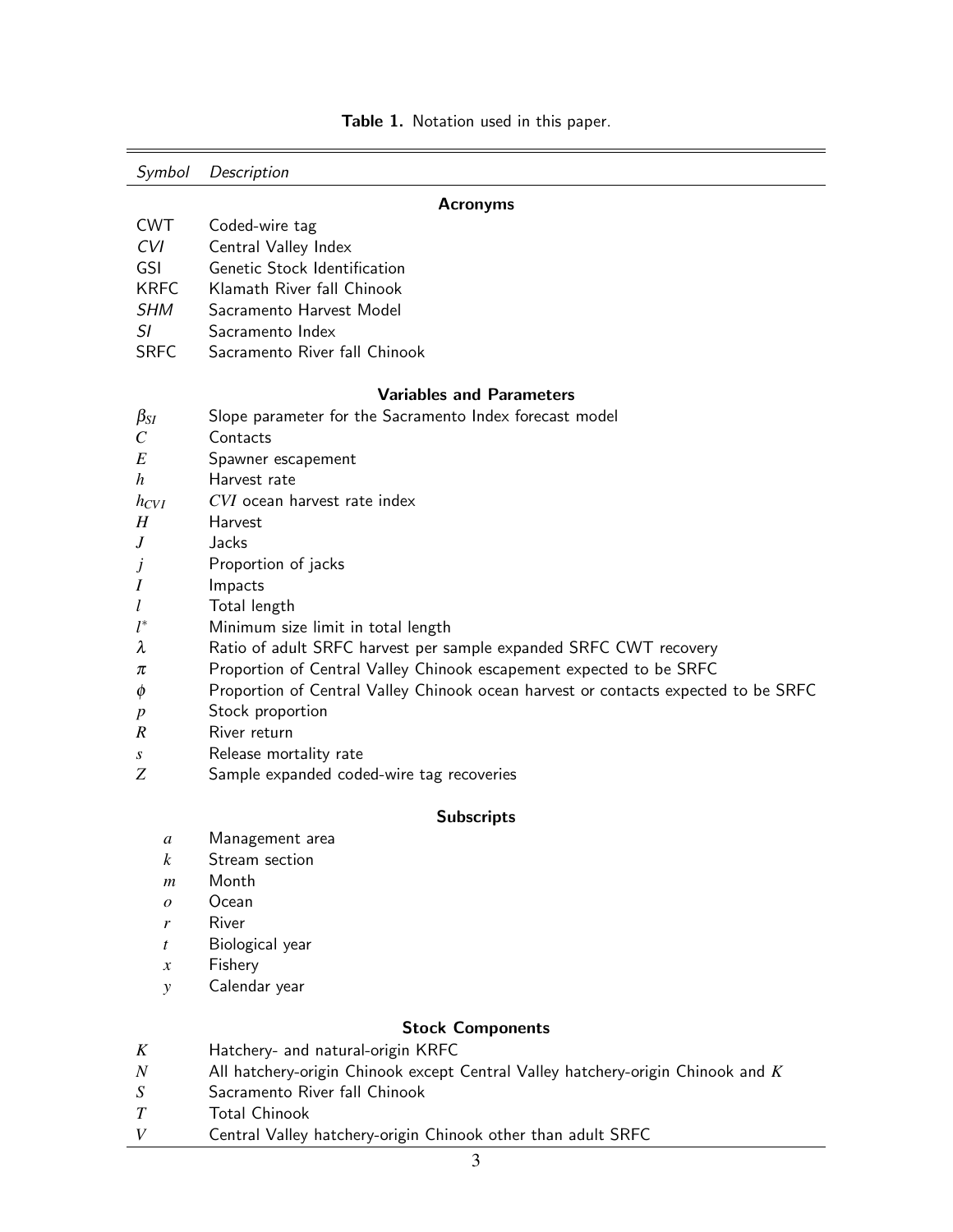### 3 Pre-*SI* Assessment Methods

Prior to 2008 SRFC escapement projections were derived from forecasts of the Central Valley Index (*CVI*), which served as an index of abundance for the combined stocks of Central Valley Chinook, including SRFC, Sacramento River winter Chinook, Sacramento River late-fall Chinook, Central Valley spring Chinook, and San Joaquin River fall Chinook. The *CVI* was an annual index defined as the calendar year sum of Central Valley Chinook adult escapement (*ECV*) and the ocean harvest of Chinook (all stocks, including non-Central Valley) between Point Arena, California, and the U.S./Mexico border  $(H_{o,T,AM})$ 

$$
CVI = E_{CV} + H_{o,T,\text{AM}}.\tag{1}
$$

Linear regression of the *CVI* in year *y* against Central Valley Chinook jack spawning escapement in year *y-1*, with  $y = 1990$ –forward, was used to forecast the current year *CVI* based on the previous year's jack escapement (e.g., see PFMC 2007, Figure II-1). SRFC adult escapement (*E*) was then forecast using the projected *CVI*, the anticipated *CVI* ocean harvest rate index  $(h_{\text{CVI}} = H_{o,\text{T,AM}}/CVI)$ , and the anticipated proportion  $(\pi)$  of  $E_{CV}$  that would be SRFC as

$$
E = CVI \times (1 - h_{CVI}) \times \pi,
$$
\n(2)

allowing for a pre-season evaluation of *E* relative to the SRFC escapement goal. In the last use of this model for forecasting purposes (year 2007), the previous year's *hCVI* estimate, and the mean of the previous five years of  $\pi$  estimates, were used for these quantities in Equation (2). Prior to 2008, stocks other than SRFC constrained ocean fisheries and a model more sophisticated than Equation (2) was unnecessary for annual salmon fishery planning. However, there were several shortcomings to using the *CVI* for fishery assessment, including (1) the *CVI* was not SRFC-specific, (2) the *CVI* was calculated on a calendar year basis rather than on a biological year (between annual spawning events) basis, (3) ocean harvest north of Point Arena was not accounted for, and (4) river harvest was not accounted for.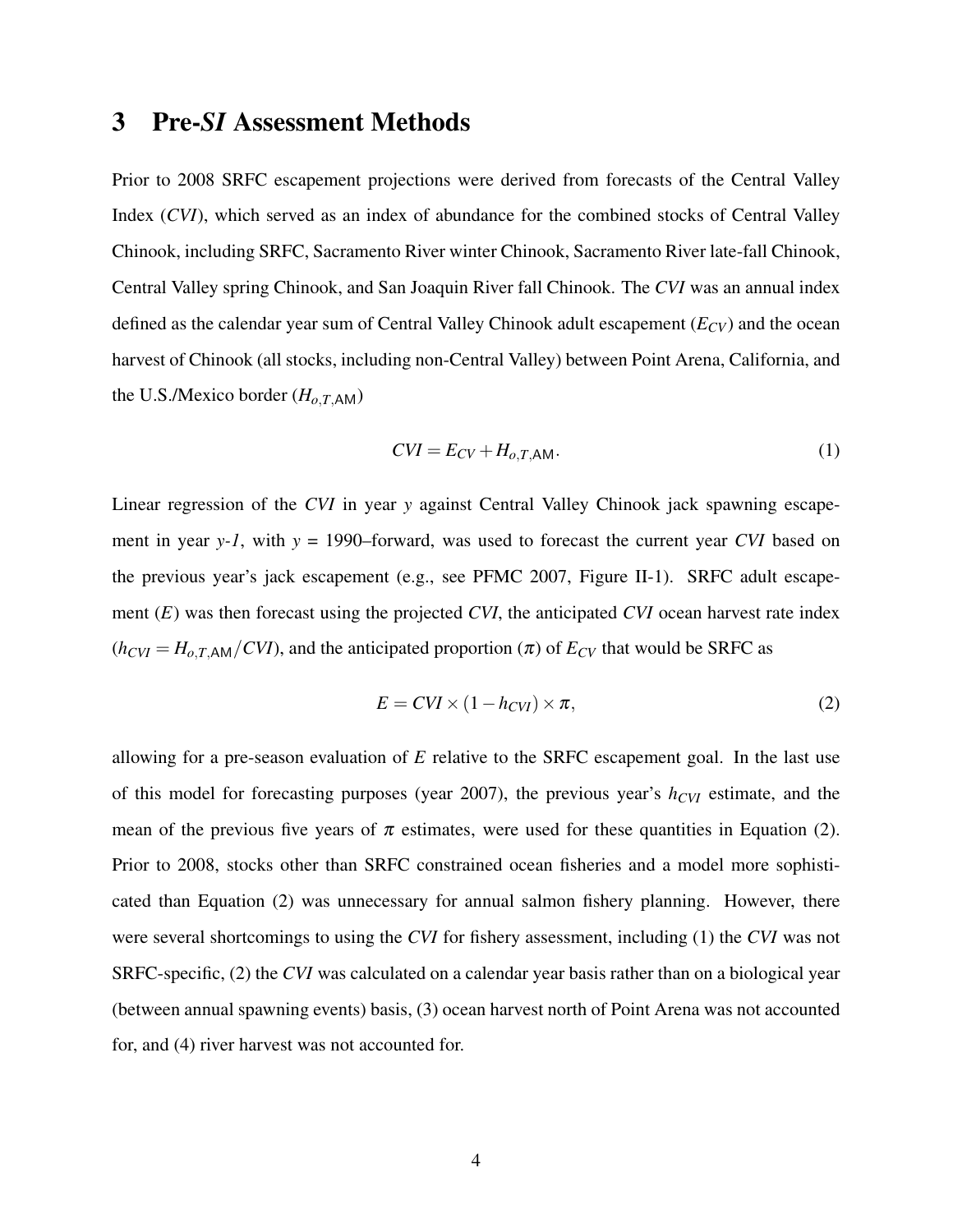## 4 *SI* Specification

The shortcomings of the *CVI* coupled with the critical status of SRFC in 2008 hastened the development of the *SI*. The *SI* is defined as

$$
SI = H_{o,S} + H_r + E,\tag{3}
$$

where  $H_{o,S}$  is the Sept. 1 through Aug. 31 (biological year) ocean harvest of SRFC south of Cape Falcon,  $H_r$  is river harvest of adult SRFC, and *E* is SRFC adult escapement to both natural areas and hatcheries. Methods developed in 2008 enabled estimation of SRFC ocean harvest for all months, areas, and fisheries south of Cape Falcon which represented a significant improvement in the extent, resolution, and specificity of SRFC ocean harvest information compared to that previously available. Analysis of the existing SRFC river harvest estimates derived from California Department of Fish and Wildlife (CDFW) angler surveys, coupled with the methods described in this paper, enabled the development of an uninterrupted river harvest time series. Estimates of adult SRFC escapement to natural areas and hatcheries are made annually and published in the PFMC Review of Ocean Salmon Fisheries report (e.g., PFMC 2012c). The advances made in the estimation of ocean and river harvest, in addition to the availability of a time series of annual escapement, allowed for the development of the *SI* as specified by Equation 3.

### 5 *SI* Components

### 5.1 Ocean Harvest

The ocean harvest of SRFC is a major component of the *SI*, and for the purposes of the *SI*, is defined as the Sept. 1 through Aug. 31 SRFC ocean harvest south of Cape Falcon, OR. SRFC are harvested north of Cape Falcon, but this harvest was determined to be a small proportion of the overall SRFC ocean harvest (Appendix A). As a result, SRFC harvest north of Cape Falcon is not included in the estimation of *Ho*,*S*.

The *SI* is intended to be an index of SRFC *adult* ocean abundance. While measures are taken to ensure that only adults are included in the  $H_r$  and  $E$  estimates, directly restricting  $H_{o,S}$  to include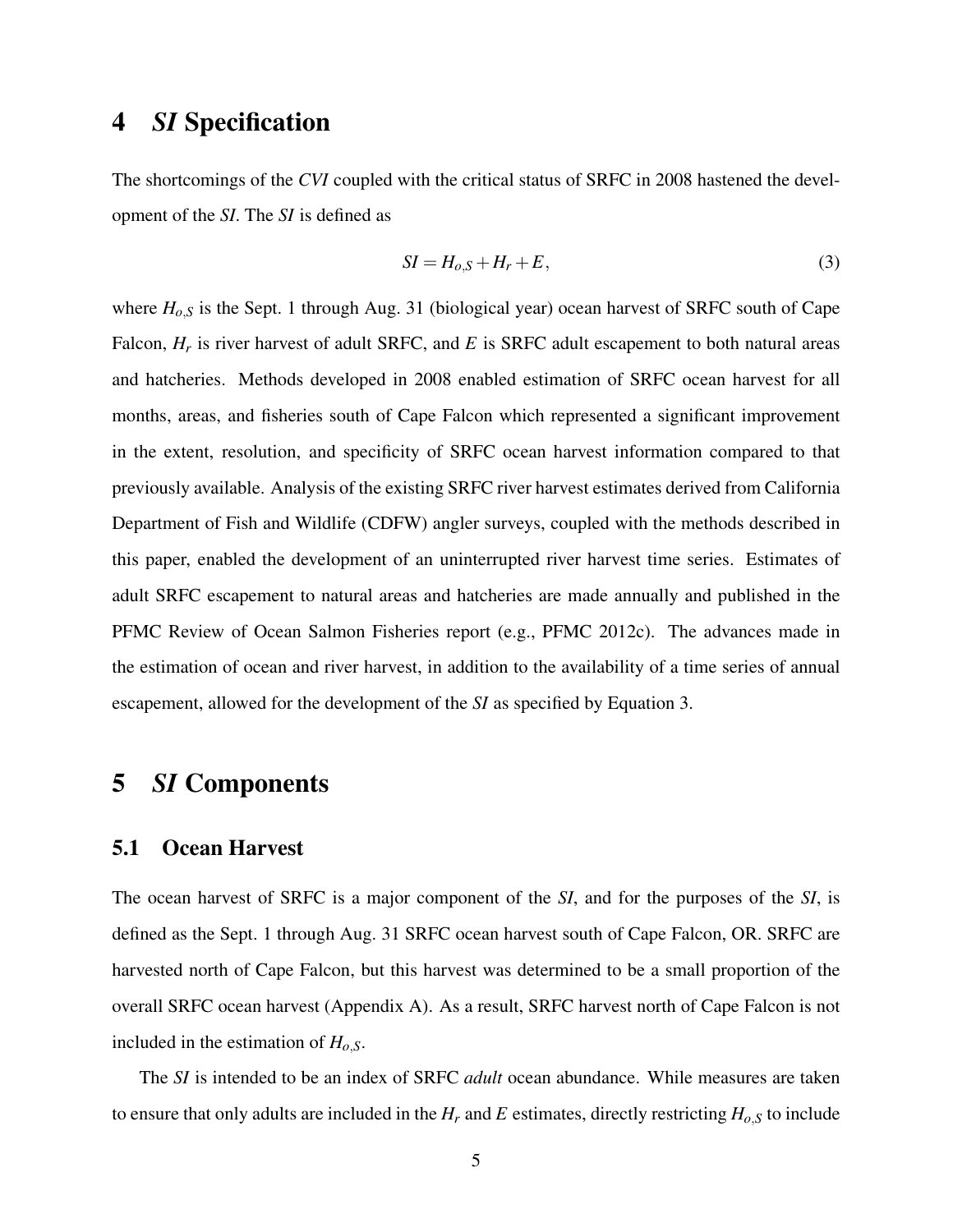only age 3–5 SRFC is not possible given the limitations of available ocean harvest age composition data. In general, age-2 Chinook are smaller than commercial fishery minimum size limits, and smaller than recreational fishery minimum size limits for much of the fishing season. For these reasons, the contribution of age-2 fish to the ocean harvest is small. We thus consider the *SI* to be an index of SRFC adult ocean abundance, yet acknowledge that a relatively small number of age-2 fish may be harvested in ocean fisheries and therefore contribute to the *SI*.

Estimation of  $H_{o,S}$  from the mixed-stock ocean harvest presents challenges due to data limitations. In particular, the current lack of a time series of age-specific escapement data and consistent marking and tagging of SRFC at Central Valley hatcheries has precluded using cohort reconstruction methods to estimate SRFC ocean harvest (as is done, for example, with Klamath River fall Chinook, KRFC). The data currently available for estimation of *Ho*,*<sup>S</sup>* are coded-wire tags (CWTs) recovered in ocean fisheries. We used these CWT recoveries from ocean fisheries south of Cape Falcon, and the historical dominance of SRFC in the ocean harvest south of Point Arena, to estimate *Ho*,*<sup>S</sup>* for all time-area-fisheries south of Cape Falcon. The remainder of Section 5.1 describes the details of this estimation methodology.

#### 5.1.1 Data

Total Chinook (mixed-stock) harvest is estimated annually by management area  $a \in \{NO, CO,$ KO, KC, FB, SF, MO} (Table 2), month *m*, and fishery  $x \in \{ \text{Commercial, Recreational} \}$  from well-developed sampling programs conducted by CDFW and the Oregon Department of Fish and Wildlife. Summaries of this harvest can be found in PFMC (2012c, Appendix A). To obtain an estimate of *Ho*,*<sup>S</sup>* from this mixed-stock harvest, two additional sources of information were required.

The first additional source of information required to derive *Ho*,*<sup>S</sup>* was the estimated ocean harvest of KRFC in all months, areas, and fisheries south of Cape Falcon. These estimates are sourced from KRFC cohort reconstruction results available for brood years 1979–forward. The databases and methods used for KRFC cohort reconstructions are described in detail by Goldwasser et al. (2001) and Mohr (2006).

The second additional source of information required to derive  $H_{o,S}$  was the CWT recovery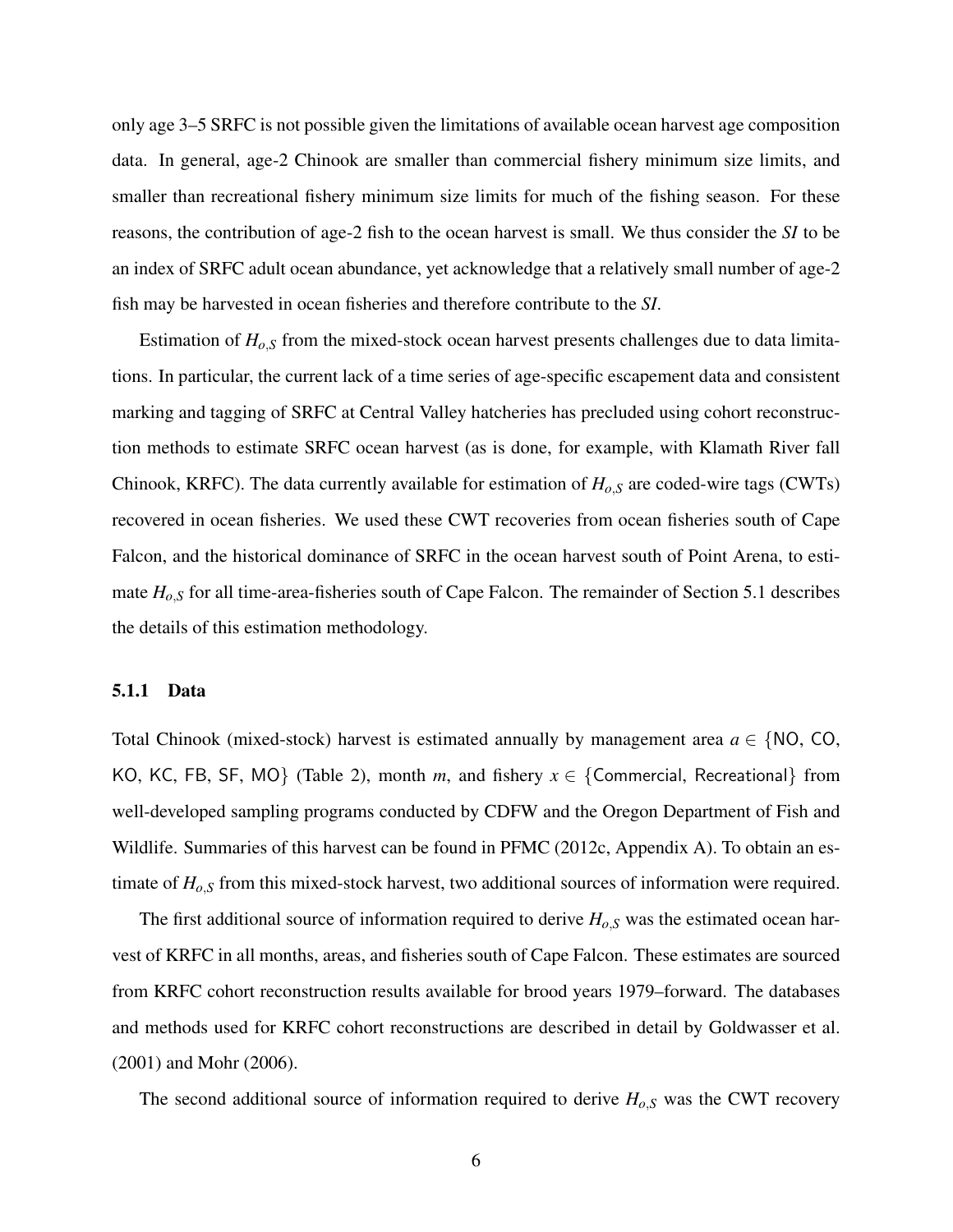Table 2. Description of management areas south of Cape Falcon, Oregon. KMZ denotes the Klamath Management Zone which extends from Humbug Mountain, Oregon to Horse Mountain, California. "Falcon-to-Arena" is the region extending from Cape Falcon, Oregon to Point Arena, California, consisting of the {NO, CO, KO, KC, FB} areas. "Arena-to-Mexico" is the region extending from Point Arena, California, to the U.S./Mexico border, consisting of the {SF, MO} areas.

| Area            |           | Abbreviation Northern border | Major ports           |
|-----------------|-----------|------------------------------|-----------------------|
| Northern Oregon | NO.       | Cape Falcon, OR              | Newport, Tillamook    |
| Central Oregon  | CO        | Florence South Jetty, OR     | Coos Bay              |
| Oregon KMZ      | KO        | Humbug Mountain, OR          | <b>Brookings</b>      |
| California KMZ  | KC        | OR/CA border                 | Eureka, Crescent City |
| Fort Bragg      | FB        | Horse Mountain, CA           | Fort Bragg            |
| Falcon-to-Arena | FA        |                              |                       |
| San Francisco   | SF        | Point Arena, CA              | San Francisco         |
| Monterey        | <b>MO</b> | Pigeon Point, CA             | Monterey              |
| Arena-to-Mexico | AM        |                              |                       |

data from all Chinook stocks other than KRFC in all time-area-fisheries south of Cape Falcon (obtained from the Regional Mark Processing Center, http://www.rmpc.org). CWTs recovered in both commercial and recreational fisheries were expanded for the non-exhaustive sampling of ocean harvest to produce stock-specific estimates of the total number of CWT fish harvested in all time-area-fisheries. These sample-expanded estimates were then further expanded to account for the hatchery mark-rate (tagged versus untagged) in order to estimate hatchery-specific ocean harvest by time-area-fishery. An exception to this procedure was used in the case of age 3–5 SRFC, where it was not feasible to expand for the hatchery mark-rate because of the low and variable tagging rates historically employed at SRFC-producing hatcheries. Age 3-5 SRFC CWTs<sup>1</sup> were therefore only expanded for sampling.

#### 5.1.2 Methods

Estimation of  $H_{o,S}$  is performed by means of a two-part process that exploits the fact that SRFC dominate ocean Chinook harvest in the AM region. For each biological year *t* (*m* = Sept. 1, *t-1*

<sup>&</sup>lt;sup>1</sup>In an attempt to constrain the estimate of SRFC ocean harvest to age 3–5 fish, we limited the CWT recoveries used for estimation to age 3–5 fish. Hereafter, reference to "SRFC CWT" implies SRFC CWTs from age 3–5 fish.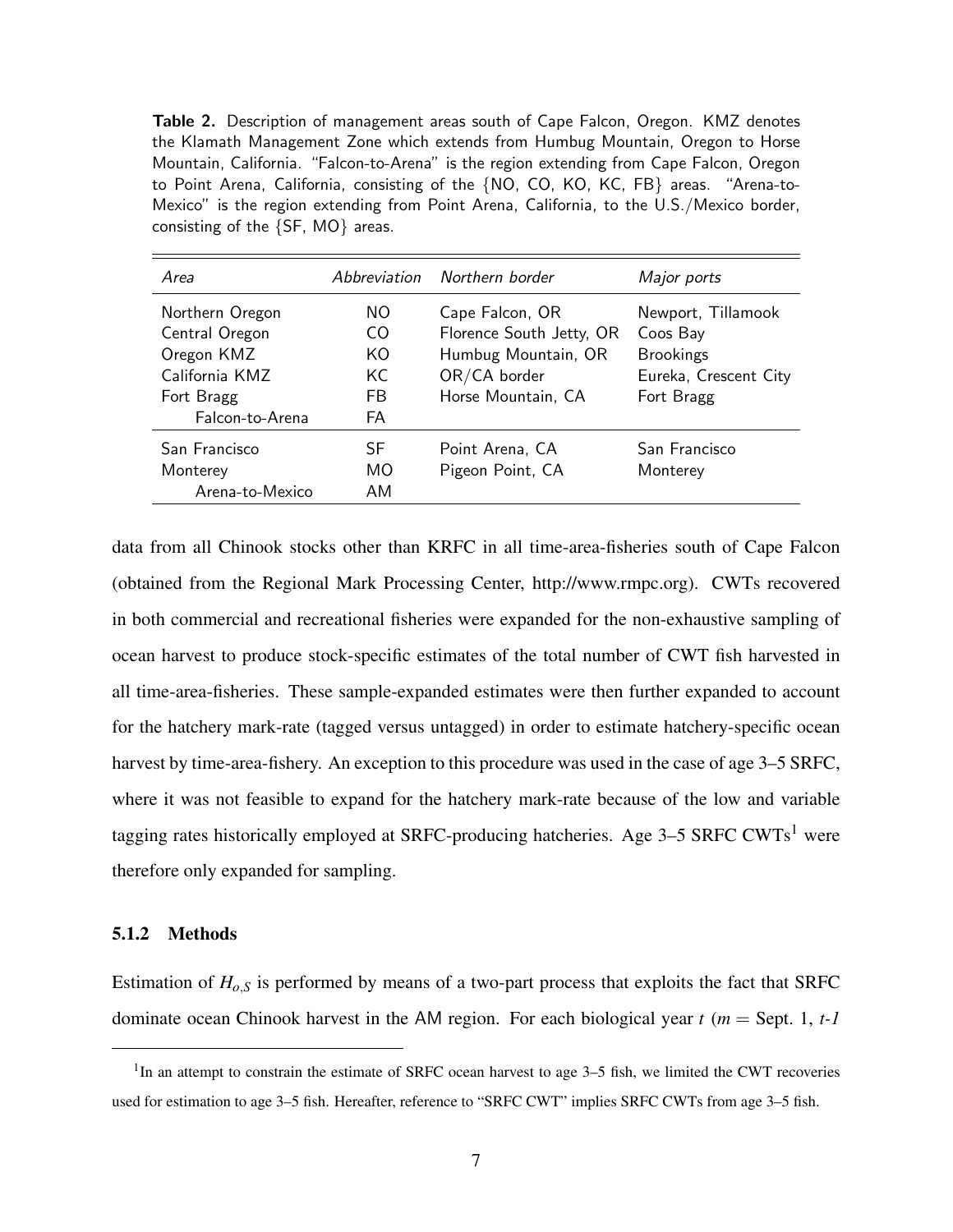through Aug. 31, *t*), for the areas south of Point Arena,  $a \in \{SF, MO\}$ , and in both the commercial and recreational fisheries, the month, area, and fishery-specific ocean harvest of SRFC ( $H_{o,S,a,m,x}$ ) was estimated by subtracting the estimated harvest of all other stock groups that could be accounted for from the total Chinook harvest  $(H_{o,T,a,m,x})$ :

$$
H_{o,S,a,m,x} = H_{o,T,a,m,x} - \sum_{g=K,V,N} H_{o,g,a,m,x} , \quad \text{for} \quad a \in \{SF, MO\}.
$$
 (4)

 $H_{o,K,a,m,x}$  is the estimated harvest of KRFC, hatchery- and natural-origin, derived from the KRFC cohort reconstruction. *Ho*,*V*,*a*,*m*,*<sup>x</sup>* is the estimated harvest of all Central Valley hatchery-origin Chinook other than SRFC (including Sacramento River late-fall Chinook, Sacramento River winter Chinook, Central Valley spring Chinook, and San Joaquin River fall Chinook), as well as hatcheryorigin age-2 SRFC CWT (expanded for both sampling and the hatchery mark rate, when possible).  $H_{o,N,a,m,x}$  is the estimated harvest of all non-Central Valley hatchery-origin Chinook stocks (excluding KRFC).

The summation term in Equation (4) represents the best estimate of all known Chinook harvest in the SF and MO areas, other than age 3–5 SRFC. This term omits the harvest of stocks without a CWT hatchery component (e.g., California coastal Chinook), natural-origin fish from stocks with hatchery components (except for KRFC), and age-2 SRFC natural-origin fish. These omissions likely constitute a small proportion of the total harvest in these southern areas (Winans et al. 2001).

To derive estimates of *Ho*,*S*,*a*,*m*,*<sup>x</sup>* for the time-area-fisheries between Cape Falcon and Point Arena (FA), we applied the ratio of SRFC harvest per SRFC CWT observed south of Point Arena (AM) to the number of SRFC CWTs recovered in the areas between Cape Falcon and Point Arena on a biological year basis as follows. Yearly SRFC ocean harvest in the AM region was determined by summing  $H_{o,S,a,m,x}$  over the SF and MO areas, over all months (Sept. 1 through Aug. 31), and over both fisheries:

$$
H_{o,S,\text{AM}} = \sum_{a=\text{SF},\text{MO}} \sum_{m,x} H_{o,S,a,m,x} \,. \tag{5}
$$

The number of SRFC sample-expanded CWTs recovered over this same subset of the harvest, *Zo*,*S*,AM, led to the ratio

$$
\lambda = \frac{H_{o,S,\text{AM}}}{Z_{o,S,\text{AM}}},\tag{6}
$$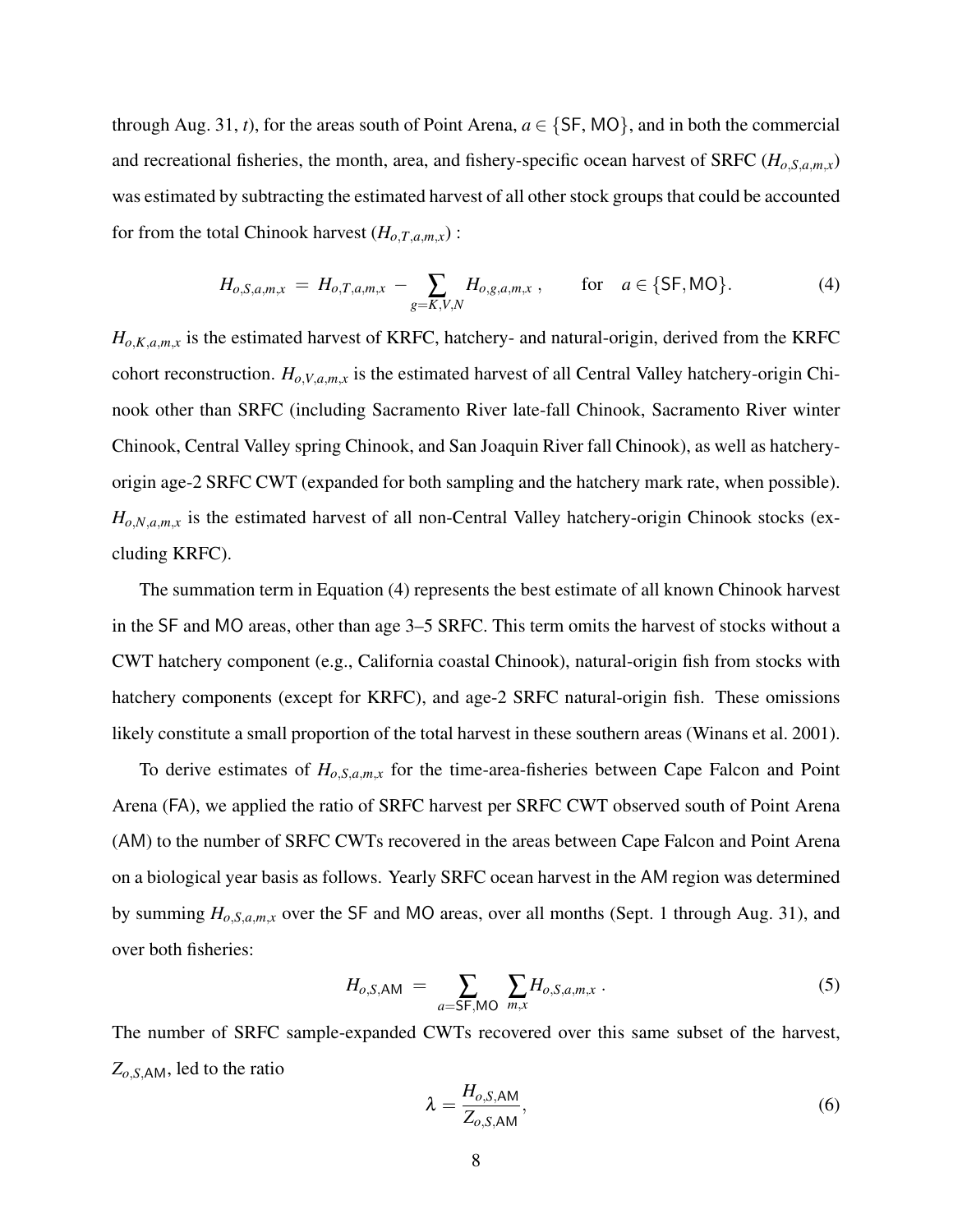which represents the expected number of SRFC (hatchery- and natural-origin) harvested per SRFC CWT in the harvest, independent of month and fishery. For months, areas, and fisheries between Cape Falcon and Point Arena,  $\lambda$  was then multiplied by the number of SRFC sample-expanded CWT recoveries,  $Z_{o,S,a,m,x}$ , to estimate the respective SRFC ocean harvest:

$$
H_{o,S,a,m,x} = Z_{o,S,a,m,x} \times \lambda, \quad \text{for} \quad a \in \{NO, CO, KO, KC, FB\}. \tag{7}
$$

With this two-part (north and south of Point Arena) method, the SRFC ocean harvest for each month, area, and fishery south of Cape Falcon was estimated, which allowed for estimation of the overall SRFC ocean harvest south of Cape Falcon,

$$
H_{o,S} = \sum_{a,m,x} H_{o,S,a,m,x} \tag{8}
$$

The procedures described above parse each time-area-fishery Chinook total (*T*) harvest into four components: *S*, *K*, *V*, and *N*. For the areas south of Point Arena, the sum of these four components, by construction, equaled the total harvest. However, for the areas north of Point Arena, the estimated harvest of *S*, *K*, *V*, and *N* would be unlikely to sum exactly to the total harvest owing to unaccounted for natural production of the *V* and *N* components, unreported hatchery releases, and potential reporting errors. As a result, the estimated component harvests were adjusted so that they did sum to the total harvest, using the methods described in Appendix B.

Estimates of *Ho*,*<sup>S</sup>* do not account for mortality resulting from the release of sublegal size fish or dropoffs (fish that die due to contact with fishing gear, but are not brought to the boat). However, mortality associated with non-retention fishing activities such as genetic stock identification (G*SI*) sampling programs and coho-only fisheries are included in the *SI* when they occur. Because these fisheries or sampling programs are non-retention for Chinook salmon, no CWTs are available for the estimation of SRFC impacts.

For a GSI non-retention sampling program, the number of SRFC contacted by month, area, and mode of sampling (e.g., commercial or recreational) is estimated from the number of Chinook contacted and the results of the genetic analysis. Assuming that the stock proportions determined from the genetic analysis are representative of the stock composition of the total number of Chi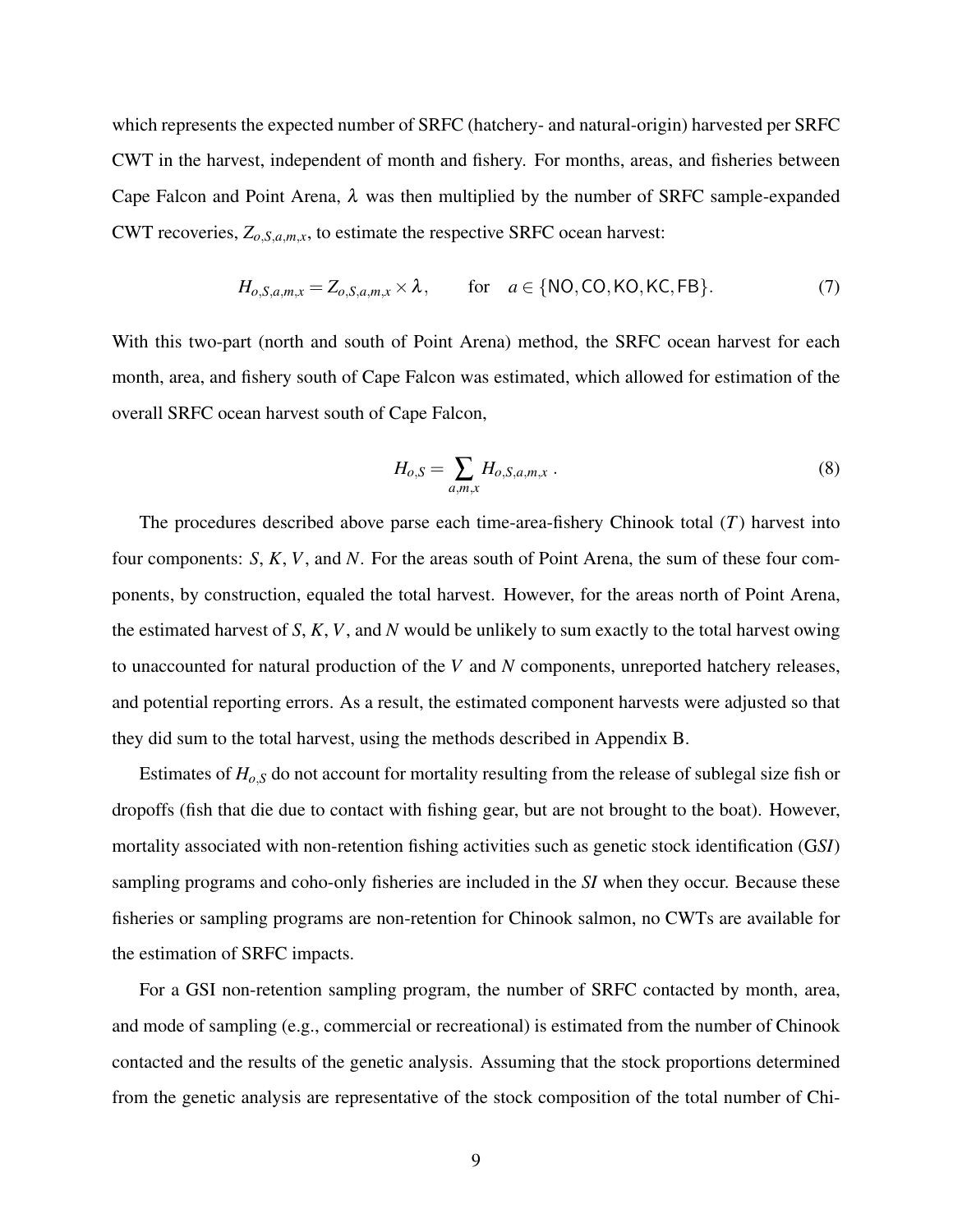nook contacted, non-retention GSI impacts are computed as

$$
I_{o,S,a,m,x}^{GSI} = C_{o,T,a,m,x}[l \ge l^*] \times p_{o,CV,a,m,x} \times \phi_{o,a,m,x} \times s_{o,a,m,x}, \qquad (9)
$$

where  $C_{o,T,a,m,x}[l \geq l^*]$  is the number of total Chinook sampled in the GSI study, with length (*l*) greater than or equal to the customary minimum size limit  $(l^*)$  for that month, area, and fishery stratum. Estimates of stock proportions *p* are derived from the genetic analysis. GSI methods are not able to distinguish SRFC from Sacramento River late fall Chinook, Feather River Hatchery spring Chinook, and San Joaquin River fall Chinook; each of these stocks are included in a Central Valley fall reporting group. Sacramento River winter Chinook and natural populations of Central Valley spring Chinook are identifiable by GSI and thus separate into their own reporting groups. The stock proportion  $p_{o,CV,a,m,x}$  is the sum of all Central Valley GSI reporting groups, and is an estimate of the proportion of all Central Valley-origin Chinook sampled in the stratum.  $\phi_{o,a,m,x}$  is the proportion of adult SRFC expected from a sample of Central Valley Chinook contacted in an ocean fishery stratum, estimated using historical ratios of *S* to  $S + V$ . Finally,  $s_{o,a,m,x}$  is the release mortality rate (Mohr and O'Farrell In prep.). Total non-retention GSI sampling impacts of SRFC,

$$
I_{o,S}^{GSI} = \sum_{a,m,x} I_{o,S,a,m,x}^{GSI},\tag{10}
$$

are included into the ocean harvest component of the *SI* when such programs occur.

For coho-only fisheries, where data exist for the number of Chinook contacted  $C_{o,T,a,m,x}$  and released, SRFC impacts are computed as

$$
I_{o,S,a,m,x}^{coho} = C_{o,T,a,m,x} \times p_{o,S,a,m,x} \times s_{o,a,m,x}.
$$
\n
$$
(11)
$$

Here,  $p_{o,S,a,m,x}$  is the proportion of the total Chinook contacts expected to be SRFC, estimated from historical CWT data. Because length data for released Chinook are not available from cohoonly fisheries, no attempt is made to adjust the estimated contacts on the basis of typical minimum size limits, as is done for GSI non-retention studies (Equation 10). Total coho-only fishery SRFC impacts,

$$
I_{o,S}^{colo} = \sum_{a,m,x} I_{o,S,a,m,x}^{colo}, \qquad (12)
$$

are included in the ocean harvest component of the *SI* when such fisheries occur.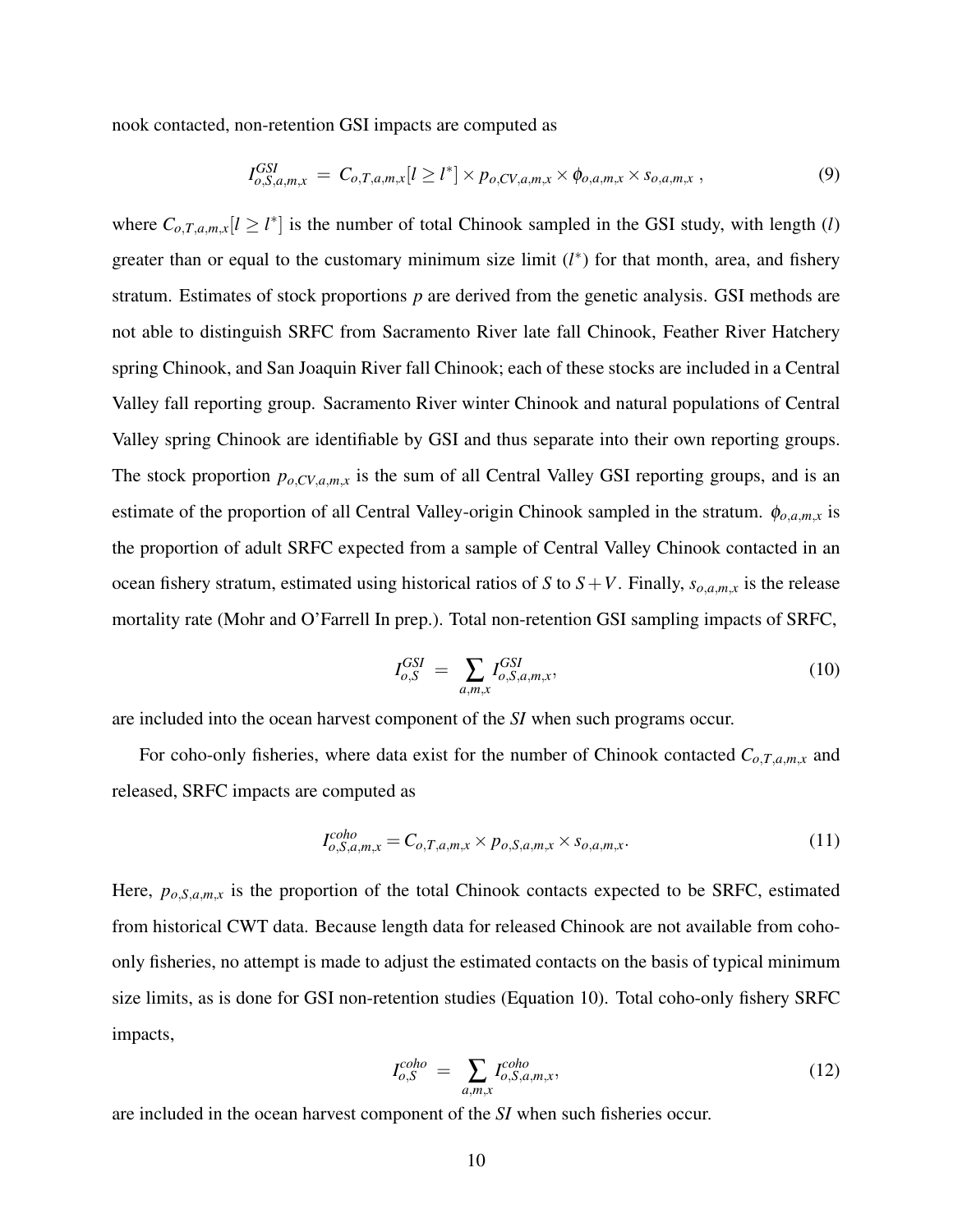Table 3. For the area south of Point Arena, estimated SRFC ocean harvest (*Ho*,*S*,AM), number of SRFC age 3–5 sample-expanded coded-wire tags recovered  $(Z_{o,S,\text{AM}})$ , and their ratio  $(\lambda, \text{ equation } (6)),$ for the Sept. 1, t-1 through Aug. 31, t period.

| Year (t) | $H_{o,S,\mathsf{AM}}$ | $Z_{o,S,\mathsf{AM}}$ | λ         |
|----------|-----------------------|-----------------------|-----------|
| 1983     | 260623                | 7937                  | 32.84     |
| 1984     | 274228                | 5318                  | 51.57     |
| 1985     | 311042                | 3314                  | 93.87     |
| 1986     | 539967                | 8363                  | 64.56     |
| 1987     | 530784                | 7192                  | 73.80     |
| 1988     | 868328                | 15752                 | 55.12     |
| 1989     | 480444                | 8181                  | 58.72     |
| 1990     | 454661                | 8742                  | 52.01     |
| 1991     | 314016                | 4771                  | 65.82     |
| 1992     | 195550                | 1156                  | 169.18    |
| 1993     | 376379                | 2907                  | 129.46    |
| 1994     | 416463                | 2913                  | 142.96    |
| 1995     | 999702                | 10256                 | 97.48     |
| 1996     | 460301                | 13090                 | 35.16     |
| 1997     | 652585                | 19007                 | 34.33     |
| 1998     | 331318                | 17060                 | 19.42     |
| 1999     | 342172                | 13259                 | 25.81     |
| 2000     | 512085                | 4896                  | 104.59    |
| 2001     | 223497                | 7565                  | 29.54     |
| 2002     | 414657                | 10506                 | 39.47     |
| 2003     | 261362                | 13156                 | 19.87     |
| 2004     | 485351                | 16271                 | 29.83     |
| 2005     | 344519                | 4212                  | 81.80     |
| 2006     | 151129                | 1508                  | 100.24    |
| 2007     | 109800                | 528                   | 207.92    |
| 2008     | 3384                  | 13                    | 252.54    |
| 2009     | 0                     | 0                     | <b>NA</b> |
| 2010     | 12232                 | 1949                  | 6.28      |
| 2011     | 36107                 | 5081                  | 7.11      |

#### 5.1.3 Results

For the region south of Point Arena, Table 3 displays the estimated SRFC ocean harvest, the number of age 3–5 SRFC sample-expanded CWTs recovered, and their ratio for each biological year. Salmon fisheries were largely closed in 2008 and 2009 for the region south of Point Arena. Harvest and  $\lambda$  estimates in Table 3 for 2008 were entirely the result of fall 2007 salmon fisheries.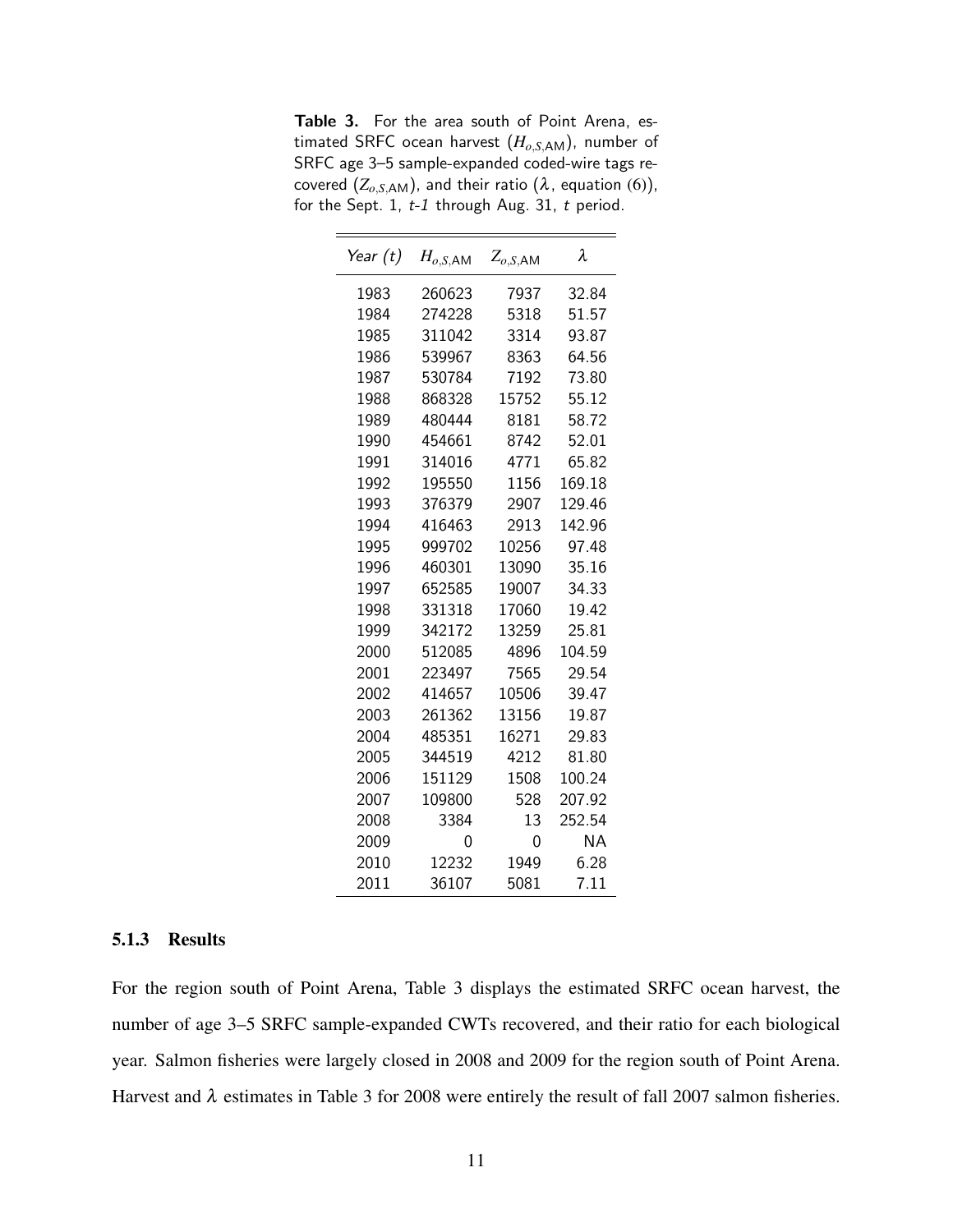No salmon fisheries were conducted south of Point Arena from December 2007 through August 2009.

Factors likely contributing to the observed annual variation in  $\lambda$  include variable SRFC naturalorigin production, and variable tagging rates at SRFC-producing hatcheries. For example, while production levels at Coleman National Fish Hatchery have remained steady, the number of fish coded-wire tagged decreased sharply beginning with brood year 2002. It is likely that this reduction in tagging rate beginning with the 2002 brood year at least partially accounts for the high  $\lambda$  values observed in 2005–2008. However, since the 2006 brood year, SRFC produced in Sacramento Basin hatcheries have been marked and tagged at a target rate of 25 percent (Buttars 2012), which represents a substantial increase in the marking and tagging rate relative to prior years.

Figure 1 displays total Chinook and SRFC ocean harvest estimates for the seven management areas south of Cape Falcon, 1983–2011. The proportion of total Chinook harvest attributed to SRFC is substantial for all areas, and exceedingly high in southern areas.

Non-retention GSI sampling or coho-only fisheries have been rare occurrences and when they do occur, the estimates of SRFC impacts have been very low. Non-retention fishing activities occurred in years 2008–2010 and fewer than 400 SRFC impacts were estimated over that threeyear period.

### 5.2 River Harvest

Estimates of adult SRFC river harvest are derived from angler surveys and hindcasted values for years when angler surveys were not completed. The hindcasted river harvest estimates for the survey "gap" years together with the harvest estimates for the survey years, provide a complete time series of *H<sup>r</sup>* from 1970 forward.

#### 5.2.1 Data

Summary estimates of harvest and fishing effort, derived from the Sacramento River Basin angler surveys conducted by the CDFW, were obtained from Dr. Robert G. Titus (CDFW, personal communication). SRFC river harvest and angler effort estimates exist for 1991–1994, 1998–2000,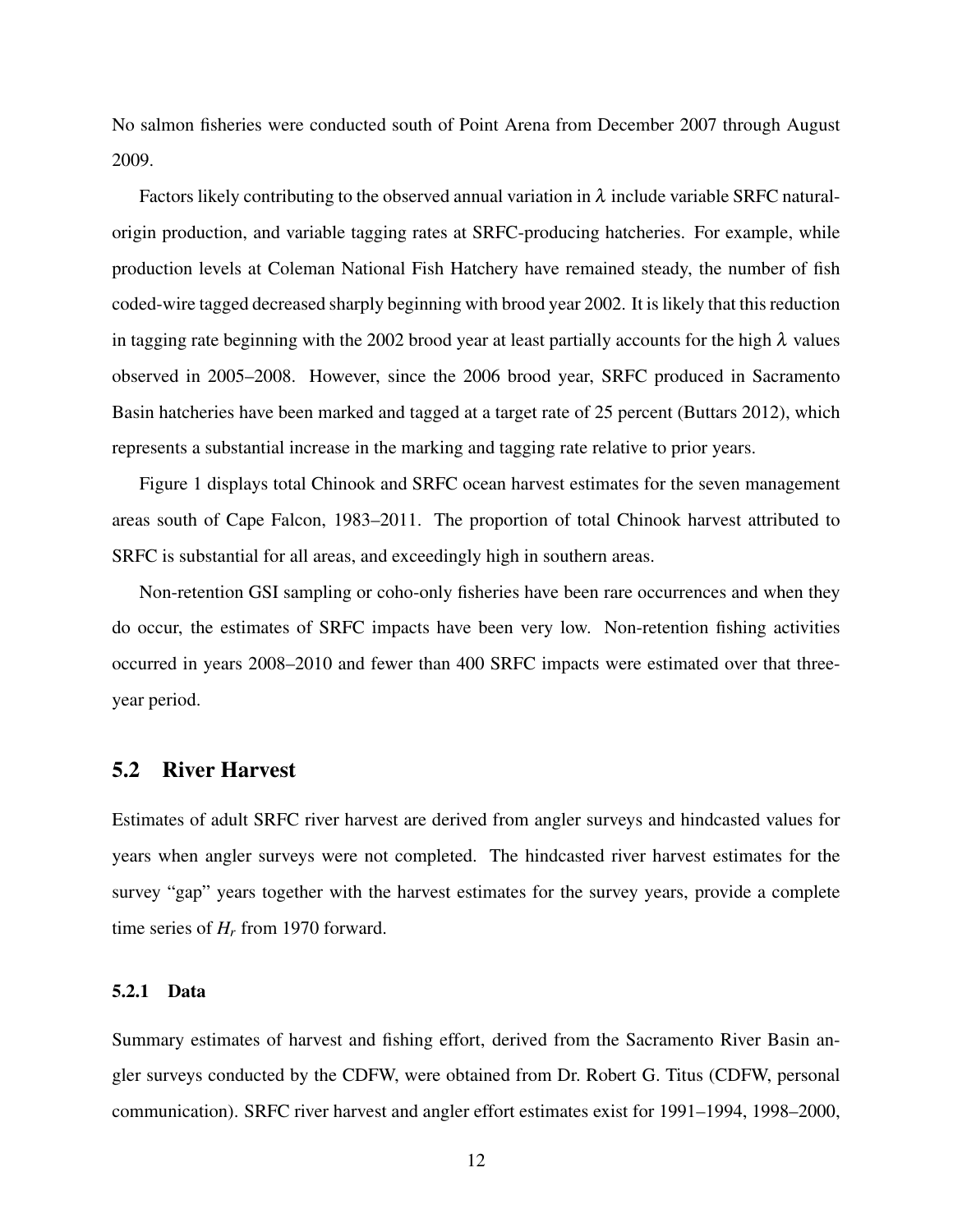

Figure 1. Estimated total Chinook (solid lines) and Sacramento River fall Chinook (dashed lines) ocean harvest south of Cape Falcon, Oregon, for the Sept. 1, t-1 through Aug. 31, t period. Note that the y-axis scale differs for each management area.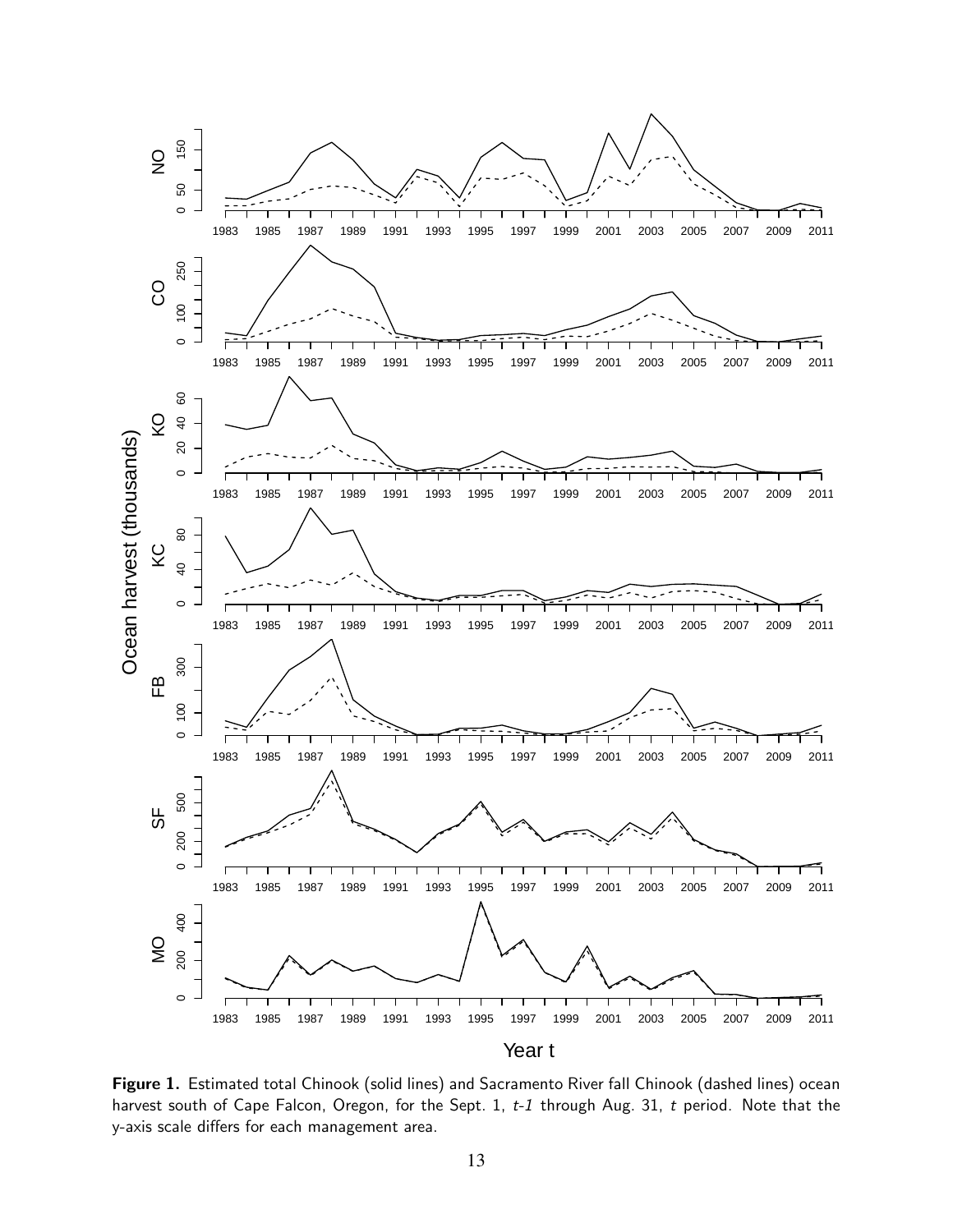2002, and 2007–2011<sup>2</sup>. The proportion of jacks in samples of creel-surveyed fish in conjunction with the river harvest estimates allowed for estimation of adult river harvest. Creel surveys were performed on eight sections of the Sacramento River, three sections of the American River, and three sections of the Feather River (Titus et al. 2010). Some additional surveys were conducted on the Yuba River, but survey effort there was much lower and estimated harvest (when surveys were conducted) was very low relative to the other surveyed rivers. For this reason, harvest and effort estimates from the Yuba River surveys were not included in the assessment. The estimated number of caught-and-released Chinook are available for the survey years, but were not used in the assessment.

In some angler survey years data were lacking for a particular month-stream-section, hence no estimates of harvest or effort were available. The methods employed to interpolate for these missing estimates are described in Appendix C. The effect of this interpolation was minor; the percent difference in the resulting river harvest estimate using the interpolated and non-interpolated datasets was less than four percent for all years.

#### 5.2.2 Methods

For the surveyed years, Sacramento River Basin total annual harvest of SRFC adults, *H<sup>r</sup>* , was estimated by first summing the estimated overall Chinook harvest (including jacks) over the constituent months *m*, streams *s*, and within-stream sections *k*, then multiplying this sum by the complement of the jack proportion (*j*):

$$
H_r = (1 - j) \sum_{m,s,k} H_{r,m,s,k}.
$$
 (13)

All Chinook caught between the months of June and December were assumed to be SRFC, with an exception for a portion of the Sacramento River. For sections 4–8 of the Sacramento River (all sections upstream from Knights Landing; Titus et al. 2010), December SRFC harvest was assumed to be zero, and November SRFC harvest was assumed to be one-half of the estimated

<sup>&</sup>lt;sup>2</sup>Limited survey data exist for 2001 but these data were not used in the assessment since survey coverage in time and space was greatly reduced relative to the other years.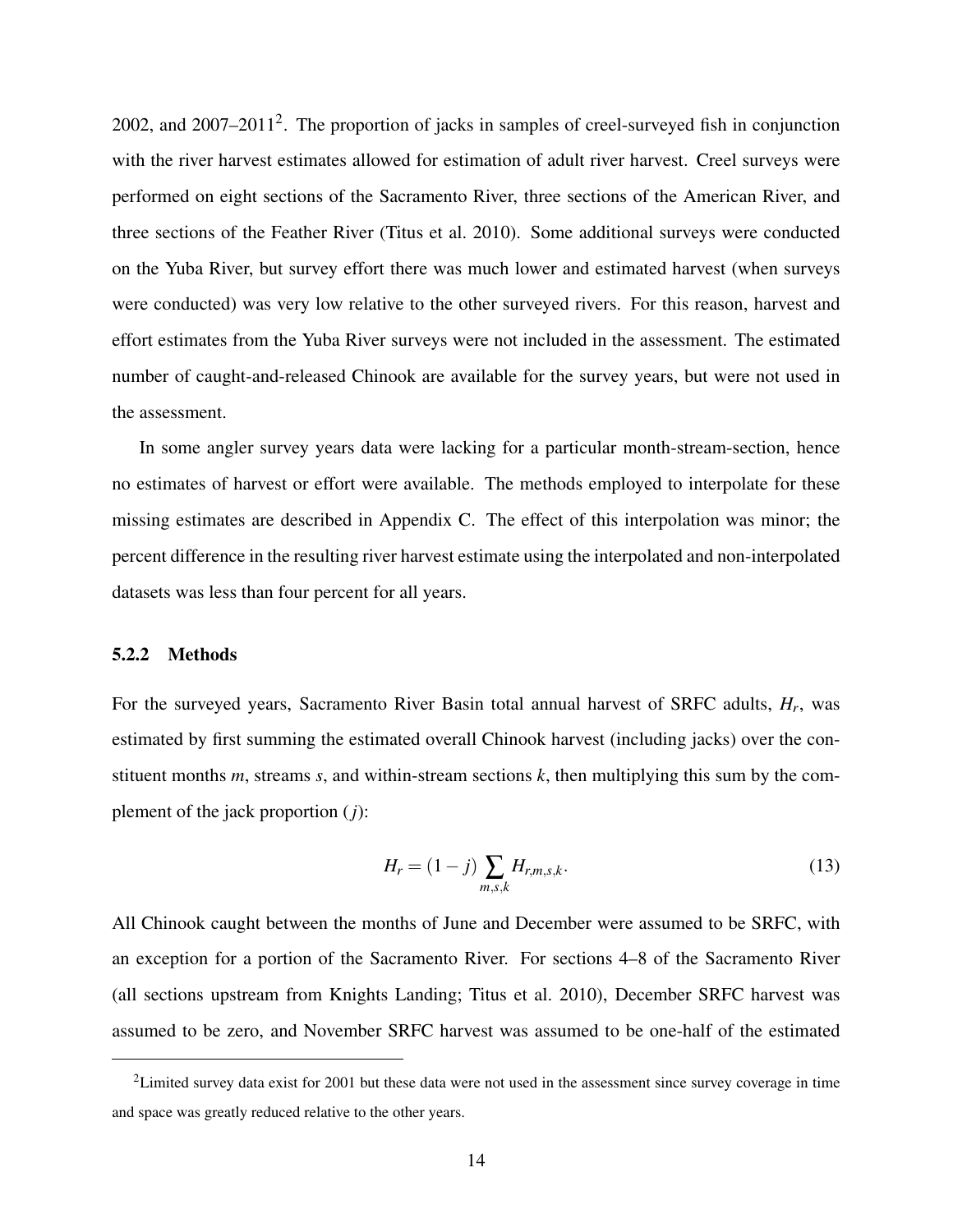November Chinook harvest from the angler survey. This modification for the upper sections of the Sacramento River were made to account for the presence of Sacramento River late-fall Chinook in the river harvest (Killam and Kreb 2008).

To hindcast river harvest for years where no angler survey estimates were available, and river fisheries were relatively unconstrained<sup>3</sup>, a method was developed based on the estimated average river harvest rate. A description of this method follows.

Adding *H<sup>r</sup>* to the SRFC adult escapement estimate *E* yields the estimated SRFC adult river run abundance

$$
R = H_r + E,\tag{14}
$$

and the estimated SRFC adult river harvest rate

$$
h_r = H_r/R. \tag{15}
$$

Harvest in the largely unconstrained river fisheries was modeled as being proportional to the river run abundance with an additive error term. The proportionality constant in this model is the mean harvest rate, *h<sup>r</sup>* :

$$
H_r = h_r R + \varepsilon. \tag{16}
$$

The mean harvest rate was then estimated from the survey data using the ratio estimator

$$
\hat{h}_r = \overline{H}_r / \overline{R},\tag{17}
$$

where  $\overline{H}_r$  and  $\overline{R}$  denote the arithmetic mean of  $H_r$  and  $R$  over the survey years with unconstrained river fisheries, respectively. The ratio estimator is the optimal estimator of the mean harvest rate under model (16) assuming the variance of  $\varepsilon$  increases in proportion to  $R$  (Thompson 2002).

The fitted river harvest rate model was used to hindcast the SRFC adult river harvest for years in which angler surveys were not conducted, based on the relationship

$$
\widehat{H}_r = \widehat{R} \times \widehat{h}_r = (\widehat{H}_r + E) \times \widehat{h}_r, \tag{18}
$$

<sup>&</sup>lt;sup>3</sup>River harvest was highly constrained from 2008 to 2010; estimates from these years were not used for the hindcasting procedure.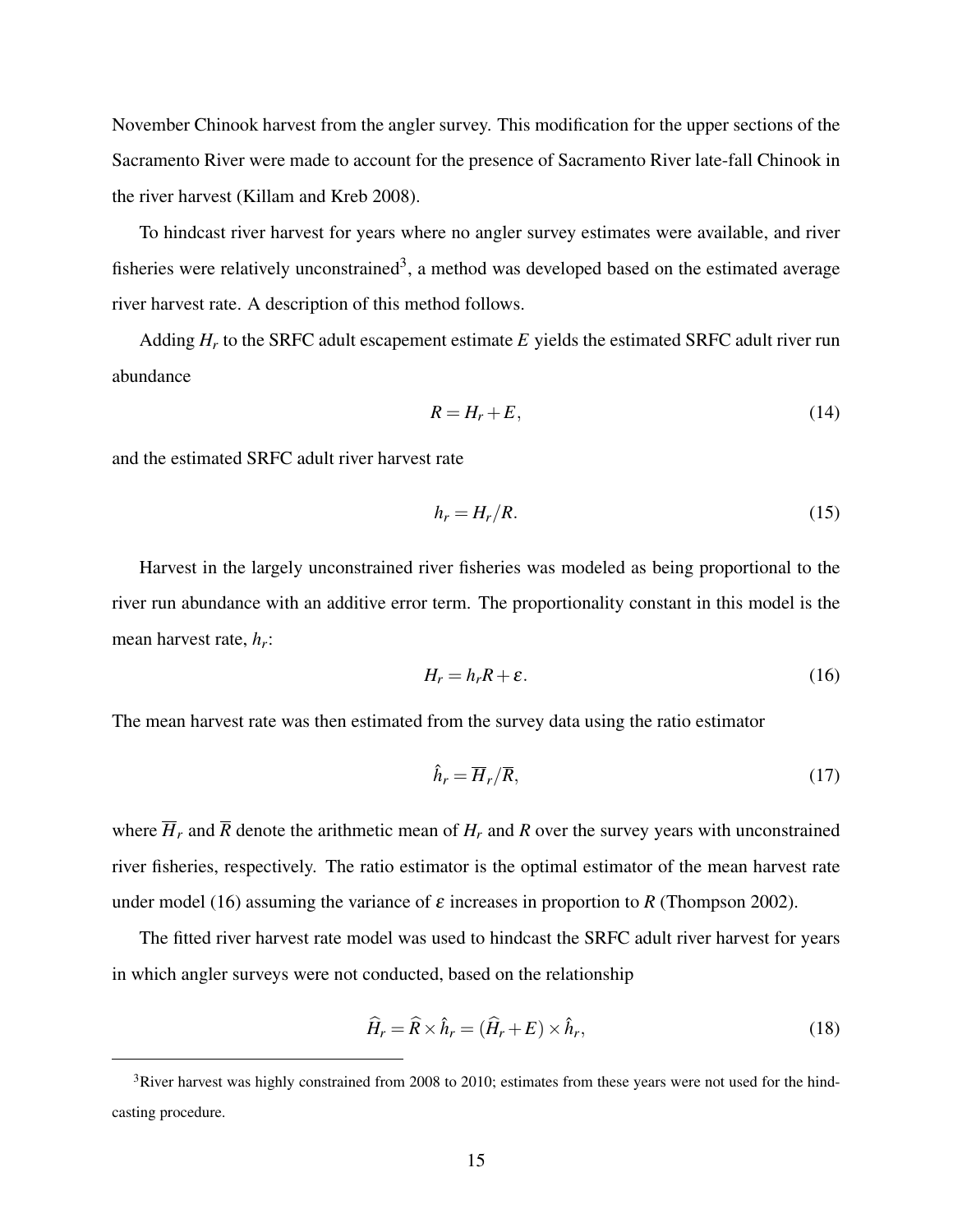noting that *E* is available for years 1970–forward. Solving (18) for  $\hat{H}_r$  results in

$$
\widehat{H}_r = \frac{E \times \widehat{h}_r}{1 - \widehat{h}_r}.\tag{19}
$$

During the early development of the *SI* river harvest component, other harvest rate models were considered, including those that specified the river harvest rate as a nonlinear function of the river run abundance. However, the differences between the more complex model formulations and the mean harvest rate model presented here were negligible. In particular, the hindcasted river harvest values derived using alternative methods were similar to those values estimated using the mean harvest rate model for years 1990-forward when angler surveys were not conducted (the "gap" years). For this reason, and the simplicity of assuming a one-parameter harvest rate model, alternative models were not considered further.

Finally, in an attempt to reasonably bracket the river harvest hindcast estimates described above, the minimum and maximum annual harvest rates estimated over the survey years with unrestricted river fisheries were substituted in place of  $\hat{h}_r$  in Equation (19) to compute a minimum and maximum hindcast river harvest, respectively.

#### 5.2.3 Results

Figure 2 demonstrates the model fitted to the harvest rate estimates derived from the angler survey for years with unconstrained river fisheries. The line in Figure 2 represents the fitted mean harvest rate model, Equation 17, with  $\hat{h}_r = 0.140$ .

Survey-derived  $H_r$ ,  $R$ , and  $h_r$ , as well as model-derived harvest hindcasts,  $\hat{H}_r$ , are presented in Table 4. Hindcasted harvest estimates prior to 1991 assume that pre-1991 fisheries resembled post-1991 fisheries in terms of effort capacity, effort response to abundance, etc. Mean hindcasted harvests, as well as minimum and maximum hindcast harvest brackets are plotted in Figure 3. Comparison of the model-derived harvest hindcasts to the survey-derived harvest estimates provides some indication of the adequacy of the river harvest hindcast method for representing the non-survey years.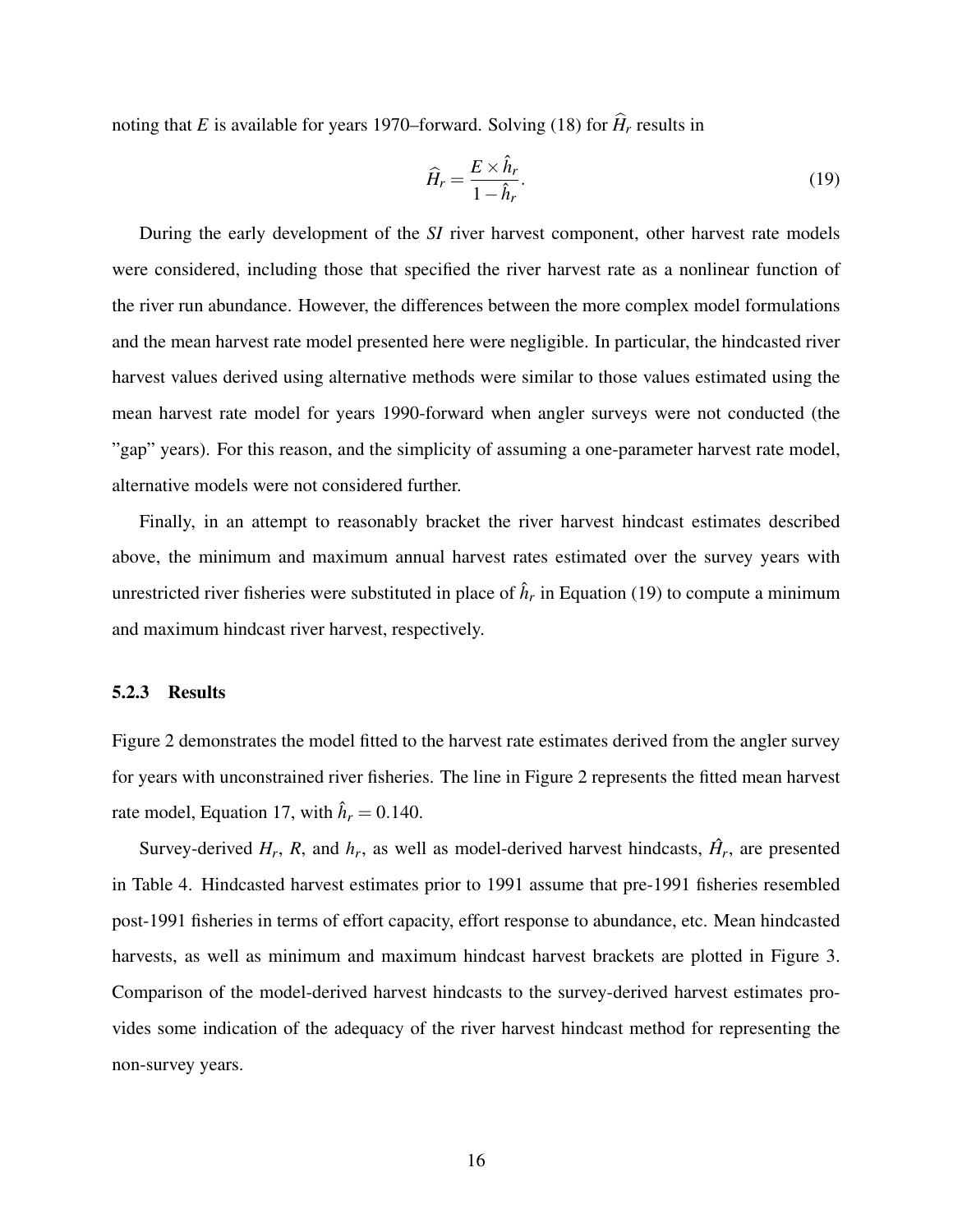Table 4. Sacramento River fall Chinook adult river return summary statistics and estimates, 1970–  $2011$ : escapement  $(E)$ , river run abundance  $(R)$ , fishery harvest  $(H_r,\hat{H}_{r,*})$ , and harvest rate  $(h_r).$ Escapement estimates are sourced from PFMC (2012b, Tables B-1 and B-2) and PFMC (2012a, Table II-1), river harvest estimates were developed as described in this report, with  $\hat{H}_{r,min}$ ,  $\hat{H}_{r,max}$ , and  $\hat{H}_{r,mean}$  derived from equation (19) and sourced from PFMC (2012a, Table II-1). River fisheries were heavily restricted in 2008–2010, therefore  $\hat{H}_{r,*}$  was not hindcasted for those years.

|      |          | Angler survey    |          |       |                   | Model-estimated harvest |                   |
|------|----------|------------------|----------|-------|-------------------|-------------------------|-------------------|
| Year | $\cal E$ | $H_r$            | $\cal R$ | $h_r$ | $\hat{H}_{r,min}$ | $\hat{H}_{r,mean}$      | $\hat{H}_{r,max}$ |
| 1970 | 156665   |                  |          |       | 18159             | 25566                   | 44474             |
| 1971 | 154882   |                  |          |       | 17952             | 25275                   | 43968             |
| 1972 | 92157    |                  |          |       | 10682             | 15039                   | 26162             |
| 1973 | 220060   |                  |          |       | 25507             | 35912                   | 62471             |
| 1974 | 202017   |                  |          |       | 23416             | 32967                   | 57349             |
| 1975 | 155621   |                  |          |       | 18038             | 25396                   | 44178             |
| 1976 | 167866   |                  |          |       | 19457             | 27394                   | 47654             |
| 1977 | 164010   |                  |          |       | 19011             | 26765                   | 46560             |
| 1978 | 126949   |                  |          |       | 14715             | 20717                   | 36039             |
| 1979 | 172398   |                  |          |       | 19983             | 28134                   | 48941             |
| 1980 | 142109   |                  |          |       | 16472             | 23191                   | 40342             |
| 1981 | 174958   |                  |          |       | 20280             | 28552                   | 49668             |
| 1982 | 164640   |                  |          |       | 19084             | 26868                   | 46738             |
| 1983 | 110248   |                  |          |       | 12779             | 17991                   | 31297             |
| 1984 | 158972   |                  |          |       | 18427             | 25943                   | 45129             |
| 1985 | 239306   |                  |          |       | 27738             | 39053                   | 67935             |
| 1986 | 240103   |                  |          |       | 27831             | 39183                   | 68161             |
| 1987 | 195064   |                  |          |       | 22610             | 31833                   | 55375             |
| 1988 | 227468   |                  |          |       | 26366             | 37121                   | 64574             |
| 1989 | 152563   |                  |          |       | 17684             | 24897                   | 43310             |
| 1990 | 105090   |                  |          |       | 12181             | 17150                   | 29833             |
| 1991 | 118869   | 26009            | 144878   | 0.180 | 13778             | 19398                   | 33745             |
| 1992 | 81545    | 13324            | 94869    | 0.140 | 9452              | 13307                   | 23149             |
| 1993 | 137390   | 27701            | 165091   | 0.168 | 15925             | 22421                   | 39003             |
| 1994 | 165586   | 28855            | 194441   | 0.148 | 19193             | 27022                   | 47007             |
| 1995 | 295314   |                  |          |       | 34230             | 48193                   | 83835             |
| 1996 | 301632   |                  |          |       | 34962             | 49224                   | 85628             |
| 1997 | 344840   |                  |          |       | 39971             | 56275                   | 97894             |
| 1998 | 245907   | 69809            | 315717   | 0.221 | 28503             | 40130                   | 69809             |
| 1999 | 399830   | 68854            | 468684   | 0.147 | 46345             | 65249                   | 113505            |
| 2000 | 417537   | 59471            | 477008   | 0.125 | 48397             | 68138                   | 118531            |
| 2001 | 596775   |                  |          |       | 69173             | 97388                   | 169414            |
| 2002 | 769868   | 89236            | 859104   | 0.104 | 89236             | 125635                  | 218552            |
| 2003 | 523016   |                  |          |       | 60623             | 85351                   | 148475            |
| 2004 | 286885   |                  |          |       | 33253             | 46817                   | 81442             |
| 2005 | 396005   |                  |          |       | 45901             | 64624                   | 112419            |
| 2006 | 275030   |                  |          |       | 31879             | 44882                   | 78076             |
| 2007 | 91374    | 14316            | 105690   | 0.135 | 10591             | 14911                   | 25939             |
| 2008 | 65364    | 137              | 65501    | 0.002 | <b>NA</b>         | <b>NA</b>               | <b>NA</b>         |
| 2009 | 40873    | $\boldsymbol{0}$ | 40873    | 0.000 | <b>NA</b>         | <b>NA</b>               | <b>NA</b>         |
| 2010 | 124270   | 2469             | 126739   | 0.019 | <b>NA</b>         | <b>NA</b>               | <b>NA</b>         |
| 2011 | 114741   | 17362            | 132103   | 0.131 | 13300             | 18725                   | 32573             |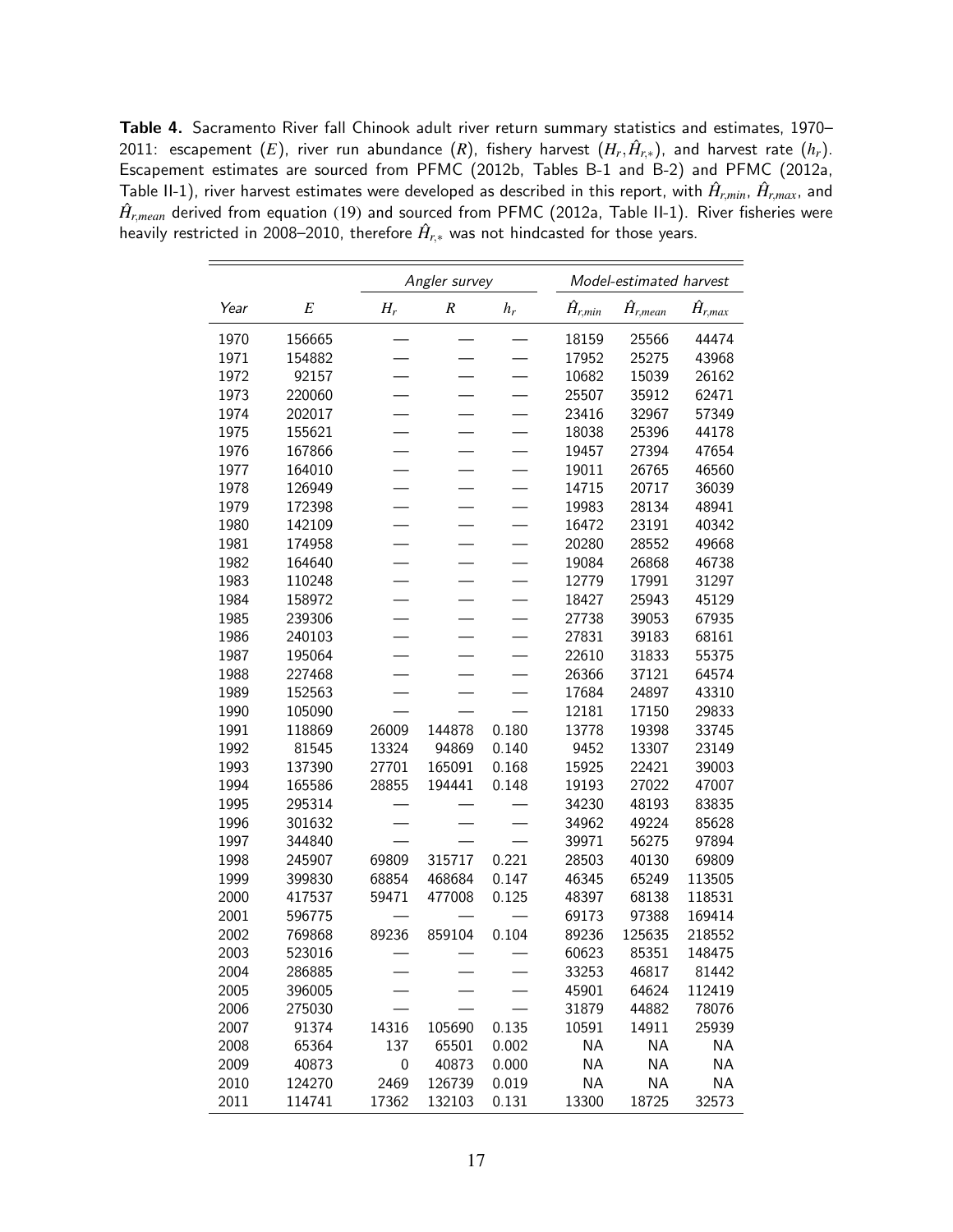

Figure 2. Sacramento River fall Chinook adult river harvest rate estimated for years with unconstrained river fisheries plotted as a function of the adult river run abundance. The line represents the fitted mean harvest rate model, equation (17).

#### 5.3 Escapement

SRFC escapement estimates are compiled annually from hatcheries and natural-area spawning surveys in the Sacramento River Basin. Tables B-1 and B-2 in PFMC (2012c) report natural-area and hatchery escapement, respectively, for Central Valley fall Chinook. The combined natural-area and hatchery escapement, both jacks and adults, for SRFC can be computed from these tables by summing the Sacramento River total adult (or jack) escapement (located in Table B-1) and the total adult (or jack) escapement from Sacramento hatcheries (located in Table B-2). In this paper, Table 4 displays the combined natural-area and hatchery adult escapement of SRFC used for the construction of the *SI*.

Sacramento River Basin hatcheries producing fall Chinook, which include Coleman National Fish Hatchery (Battle Creek), Feather River Hatchery (Feather River) and Nimbus Hatchery (American River), enumerate jacks and adults separately as they enter the hatchery based on a fork length (FL) "cut-off" value (jack: FL  $<$  cut-off; adult: FL  $\geq$  cut-off). For most years since 1990, Coleman National Fish Hatchery has used a jack cut-off length of 65 cm while Feather River and Nimbus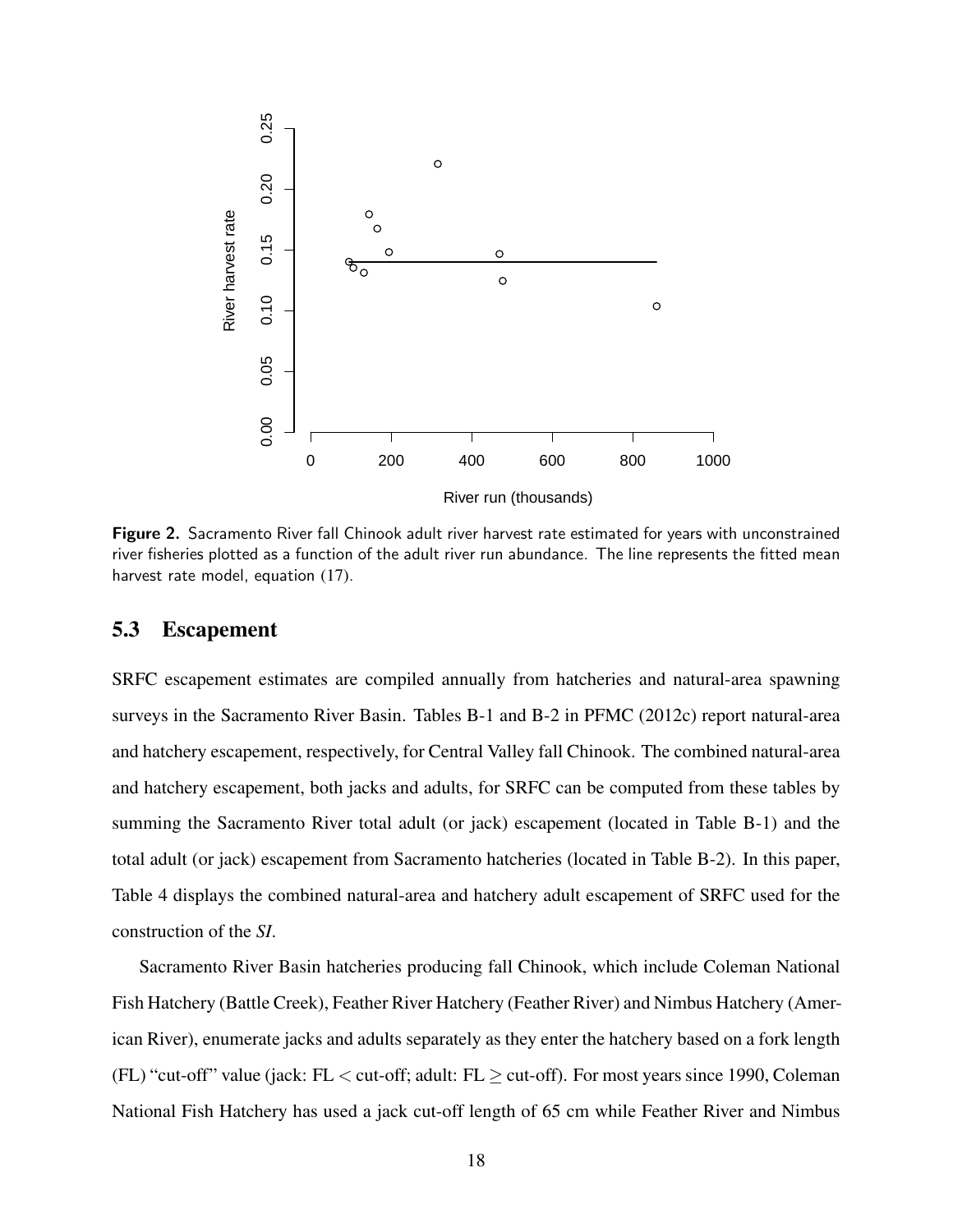

Figure 3. Estimated and hindcast river harvest of Sacramento River fall Chinook adults, 1970–2011. Circles are survey-derived estimates. The black line is the hindcasted harvest using the fitted mean harvest rate model. Grey lines depict the minimum and maximum hindcasted harvest, using the minimum and maximum harvest rates estimated for years when the river fishery was unconstrained. Hindcast river harvest estimates were not made for 2008–2010 because the river fishery was heavily constrained in those years.

Hatcheries have used a 61 cm jack cut-off length. However, in recent years the jack cut-off length at these hatcheries has varied. Since 2010 the jack cut-off length at Coleman National Fish Hatchery has been allowed to vary on an annual basis based on analysis of CWT recovery data collected as fish return to the hatchery. At Nimbus hatchery, the jack cut-off was increased to 68.5 cm beginning in 2010. At Feather River Hatchery, the jack cut-off was 61 cm from 1990–2005, and 65 cm thereafter.

Natural-area escapement estimates have been made using various methods, including carcass surveys, aerial redd counts, ladder counts, weir counts and video monitoring (Table 5; also see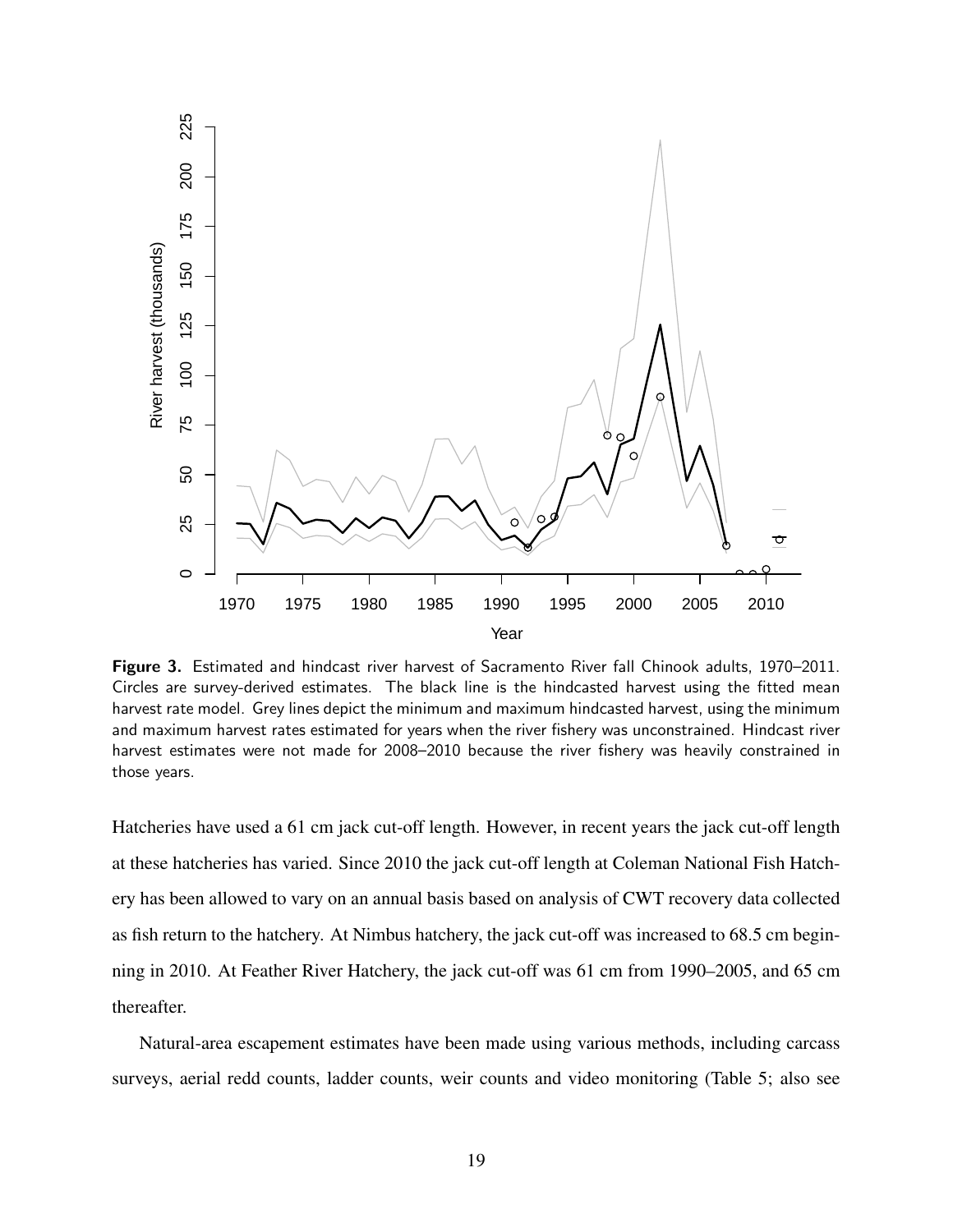Table 5. Sacramento River fall Chinook natural-area escapement survey methods employed from 1990–2011. Other small tributaries not listed in this table may contribute to SRFC natural-area escapement estimates in some years. Cut-off: fork length (FL) value used to distinguish a jack (FL  $<$  cut-off) from an adult (FL  $\geq$  cut-off). R: Red Bluff Diversion Dam passage, May 15–Sept. 15 (upstream tributary escapements subtracted from passage to estimate mainstem escapement); S: carcass survey; V: video monitoring; C: carcass count; M: male; F: female; CDFW: California Department of Fish and Wildlife; USFWS: United States Fish and Wildlife Service; DWR: Department of Water Resources. See text for additional details.

|                                 |                                                  | Escapement              | Jack Proportion  |                                              |                                                          |
|---------------------------------|--------------------------------------------------|-------------------------|------------------|----------------------------------------------|----------------------------------------------------------|
| System                          | Years                                            | Survey                  | Survey           | $Cut$ -off $(cm)$                            | Agency                                                   |
| Mainstem<br>Sacramento<br>River | 1990-2000<br>2001-2005<br>2006-2011              | R<br>S<br>S             | R<br>S<br>S      | 61<br>61<br>$M: 67 - 75.5$<br>$F: 59 - 67.5$ | CDFW/USFWS<br><b>CDFW</b><br><b>CDFW</b>                 |
| Clear Creek                     | 1990-2010<br>2011                                | S<br>S                  | S<br>S           | 61<br>M: 75.5<br>F: 67.5                     | <b>CDFW</b><br><b>CDFW</b>                               |
| <b>Battle Creek</b>             | 1990-2005<br>2006-2011                           | S<br>V                  | S<br>C           | 61<br>61                                     | CDFW/USFWS<br>CDFW/USFWS                                 |
| Deer Creek                      | 1993-1994<br>1997-1998<br>2004-2011              | S<br>S<br>S             | S<br>S<br>S      | 61<br>61<br>61                               | <b>CDFW</b><br><b>CDFW</b><br><b>CDFW</b>                |
| Mill Creek                      | 1992-1994<br>1997-1998<br>2002-2011              | S<br>S<br>S             | S<br>S<br>S      | 61<br>61<br>61                               | <b>CDFW</b><br><b>CDFW</b><br><b>CDFW</b>                |
| <b>Butte Creek</b>              | 1995-1998<br>2001-2005<br>2006-2008<br>2009-2011 | S<br>S<br>S<br>S        | S<br>S<br>S<br>S | 61<br>61<br>65<br>61                         | <b>CDFW</b><br><b>CDFW</b><br><b>CDFW</b><br><b>CDFW</b> |
| Yuba River                      | 1990-2002<br>2003-2007<br>2008-2011              | S<br>$\mathsf S$<br>V/S | S<br>S<br>S      | 61<br>64.5<br>65                             | <b>CDFW</b><br><b>CDFW</b><br><b>CDFW</b>                |
| Feather River                   | 1990-1999<br>2000-2005<br>2006-2011              | S<br>S<br>S             | S<br>S<br>S      | 61<br>68<br>65                               | <b>CDFW</b><br><b>DWR</b><br><b>DWR</b>                  |
| American River                  | 1990-2009<br>2010-2011                           | $\sf S$<br>S            | S<br>S           | $67 - 70$<br>68                              | <b>CDFW</b><br><b>CDFW</b>                               |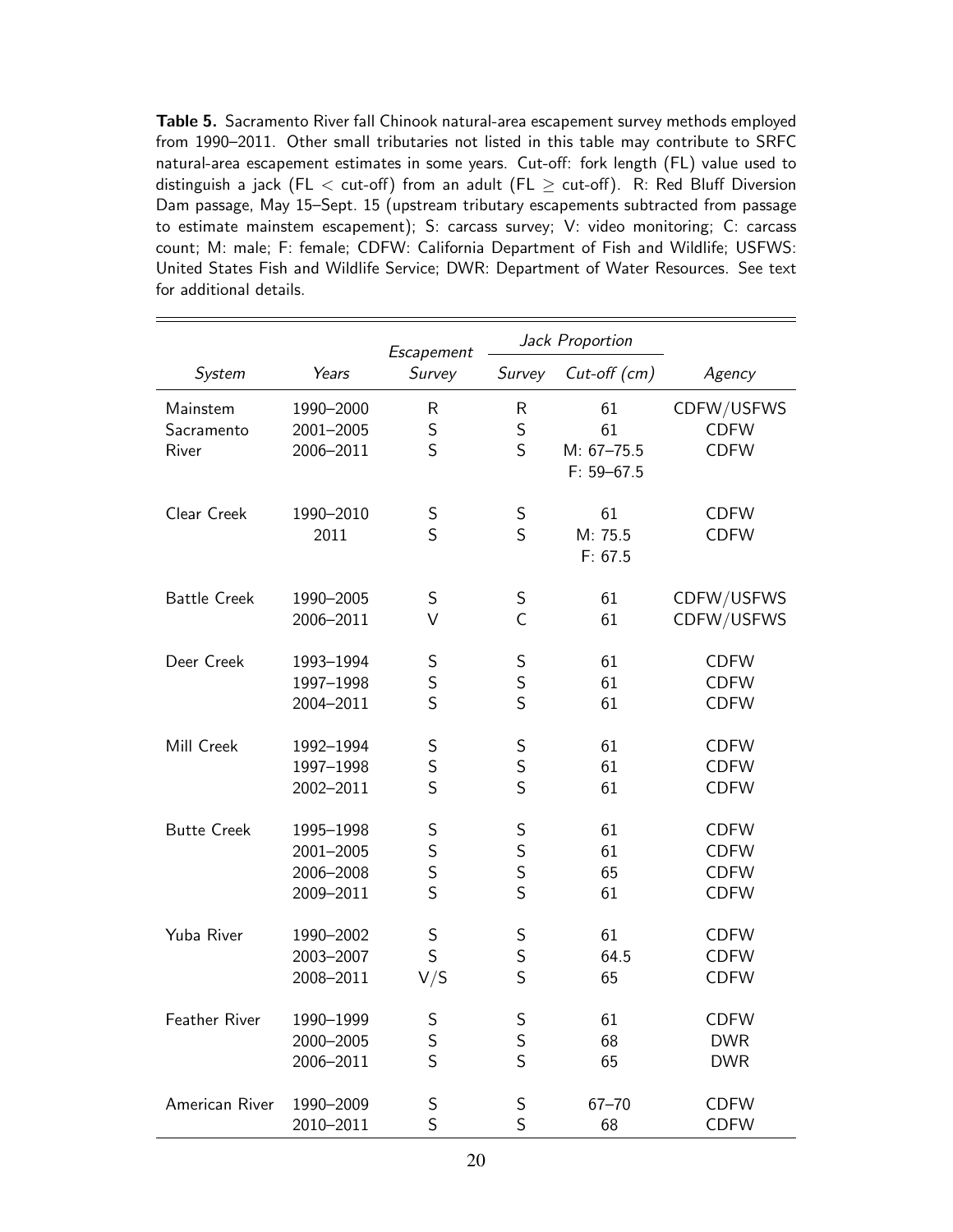CDFG (2007) for more information on the individual sampling programs). For 1990–2011, all natural-area surveys in the American, Yuba, and Feather Rivers were carcass surveys employing mark-recapture estimation methods, with one exception. Beginning in 2011, the Yuba River escapement survey switched from a carcass survey for all sections of the river to a carcass survey below Daguerre Point Dam and video monitoring above the dam. The upper mainstem Sacramento River natural-area escapement estimates are a combination of individual survey-derived estimates performed on the Sacramento River mainstem, Battle Creek, Clear Creek, and other minor tributaries (see Table B-1 in PFMC 2012c). Sampling in the minor tributaries (e.g., Deer, Mill, and Butte Creeks) has been sporadic over time. However, since 2004, surveys have been conducted without interruption on Deer, Mill, and Butte Creeks, and sampling is expected to continue on these and other small tributaries into the future (Bergman et al. 2012). Escapement to these minor tributaries generally represents a small fraction of the overall SRFC escapement.

Jack and adult proportions are determined by a survey-specific fork length cut-off value. For natural-area escapement surveys, this cut-off value has varied from 61.0–75.5 cm (Table 5). In some instances, the cut-off value has been arrived at empirically based on analysis of that year's length frequency distribution and/or analysis of CWT recoveries. Jack cut-off values have been adjusted both during and after the escapement survey after analysis of such data. More often, the cut-off value has been treated as a fixed constant across a series of years. In recent years, surveys for the mainstem Sacramento River and Clear Creek have employed a sex-specific cut-off length.

# 6 *SI* Properties: 1983–2011

Figure 4 displays the *SI* time series, and its constituent parts, for years 1983–2011. Annual updates of this figure, and the table of estimates underpinning it, are published in the PFMC Preseason I report (e.g., see PFMC 2012a, Figure II-1 and Table II-1).

Both the *SI* and the relative contribution of its components have varied over this time period. The lowest levels of the *SI*, by a substantial margin, occurred between 2007 and 2011, but the *SI* was also relatively low in 1983–1984 and in the early 1990s. The high *SI* levels that occurred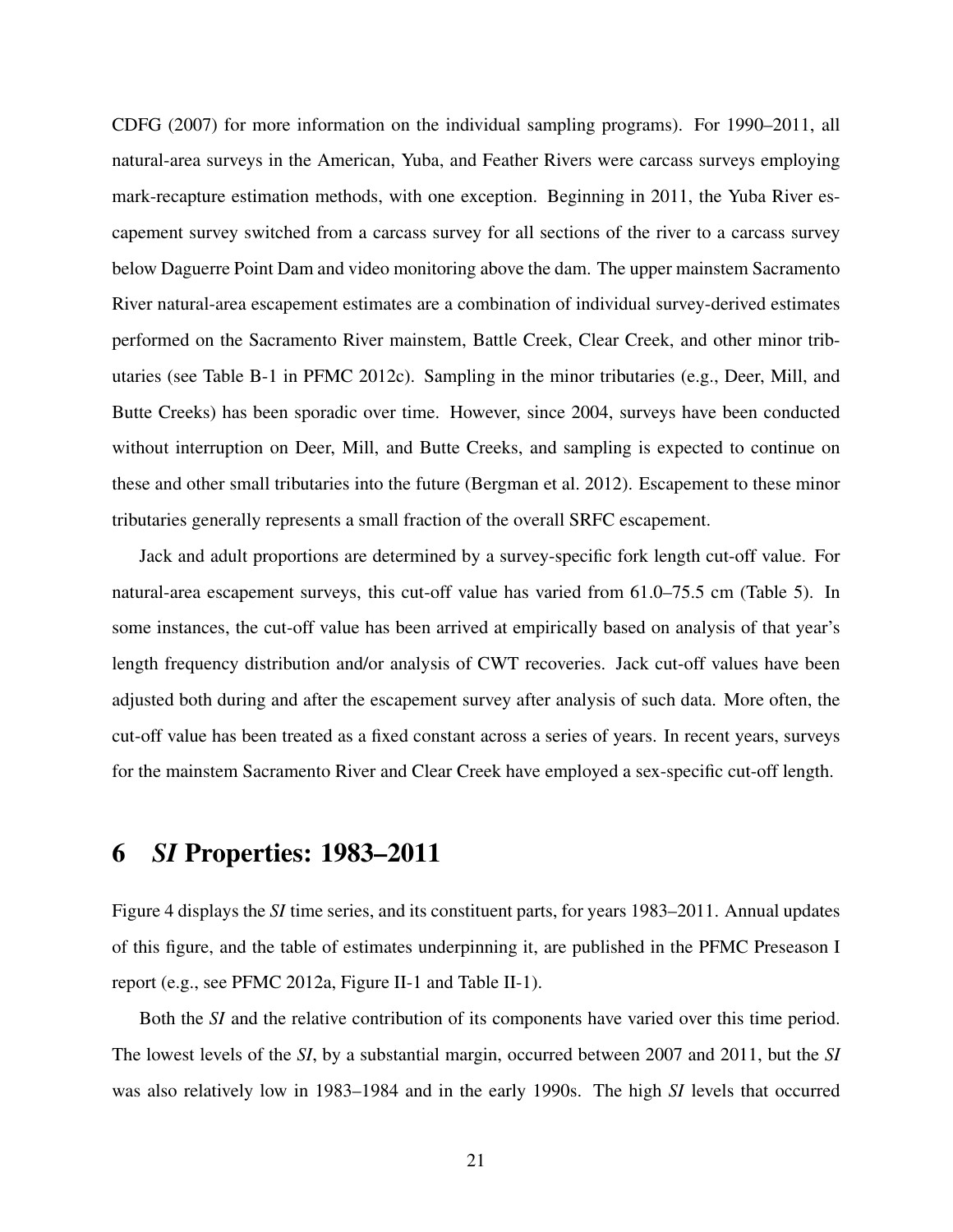during the 2000–2005 period are comparable to the levels of the late 1980s, although the relative contribution of the *SI* components in these two periods differs. For the period between 1983 and 1997, the proportion of the *SI* taken as ocean harvest averaged 0.72 (range: 0.62–0.84), whereas between 1998 and 2007 the average proportion was 0.51 (range: 0.35–0.71). Fisheries from 2008– 2010 were either completely closed or highly constrained, and therefore nearly all of the *SI* was a result of the escapement component.

Figure 5 illustrates the reduction in the SRFC exploitation rate, defined as the fraction of the *SI* comprised of harvest (both ocean and river, though dominated by ocean harvest). This 'harvest fraction' is an approximation of a total exploitation rate which is estimable by cohort reconstruction. However, for consistency between this paper and other reports (e.g., PFMC 2012a; PFMC 2012), the SRFC harvest fraction will be referred to as the exploitation rate. Consistently high exploitation rates were estimated from the early-1980s until the mid-1990s. After the mid-1990s, a decreasing trend in the exploitation rate was evident. The very low exploitation rates in 2008–2010 resulted from closed or heavily constrained fisheries; a more typical level of fishing opportunity resumed in 2011.

The contrast between the time series of SRFC abundance (as indexed by the *SI*) and the time series of SRFC escapement is also notable. The anomalously high escapement levels in years 1999–2003 were due, at least in part, to the reduced exploitation rate over this period. High levels of the *SI* in the mid- to late-1980s did not translate into comparable high levels of escapement due to the relatively high fraction of fish removed by fisheries during this period.

A comparison between the *SI* and *CVI* for years through 2007 (the last year the *CVI* was estimated) is displayed in Figure 6. The two indices of abundance are highly correlated  $(R^2 =$ 0.93). This result is not surprising given the dominance of SRFC relative to other Central Valley Chinook stocks in both escapement and ocean harvest in the AM region over this period. The 1:1 line plotted in Figure 6 illustrates that the *SI* exceeded the *CVI* in all years, with the exception of 2000, due primarily to the inclusion of FA-region ocean harvest and river harvest in the *SI*.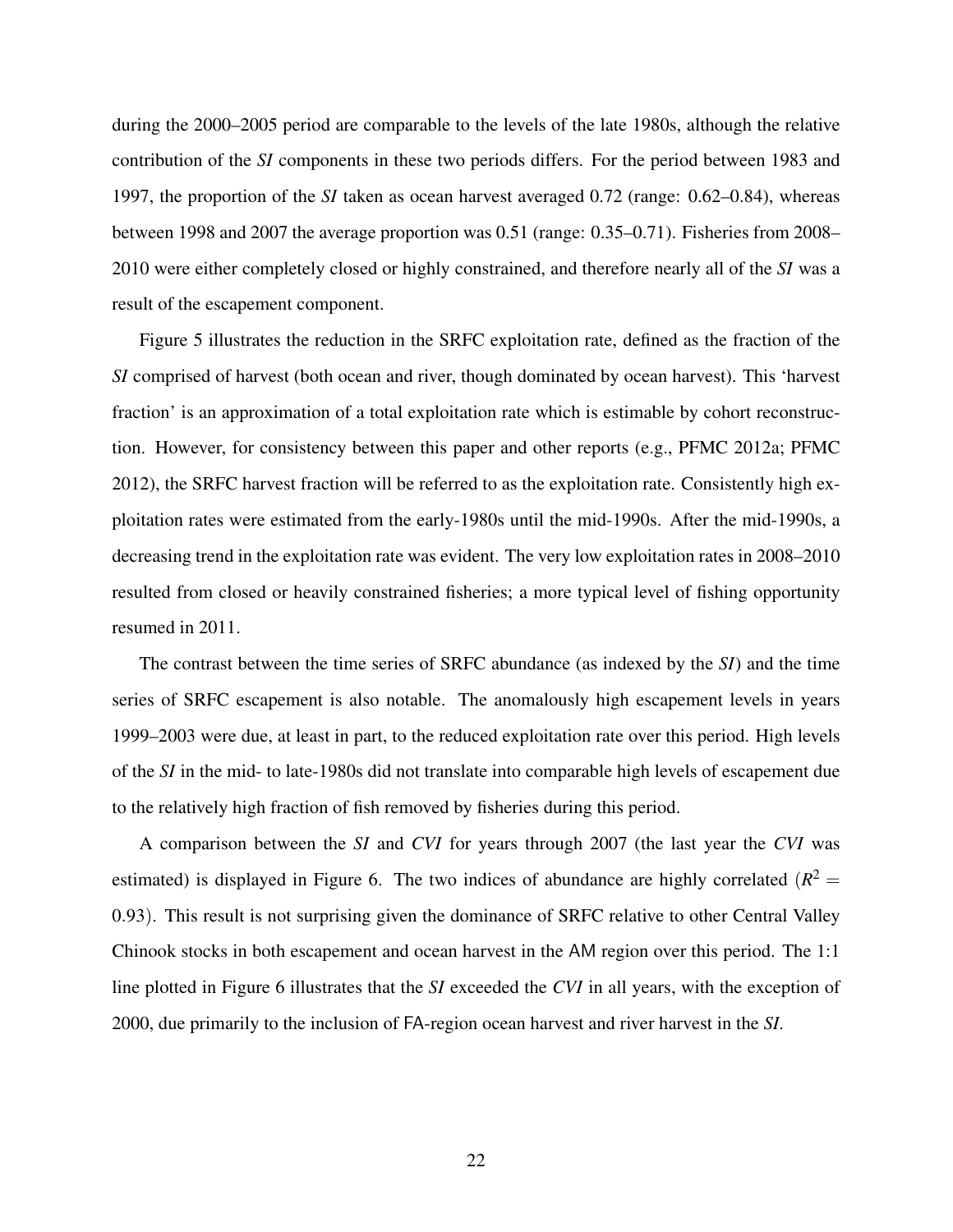

Figure 4. The Sacramento Index (SI) and its components, 1983-2011.



Figure 5. Estimated Sacramento River fall Chinook exploitation rate.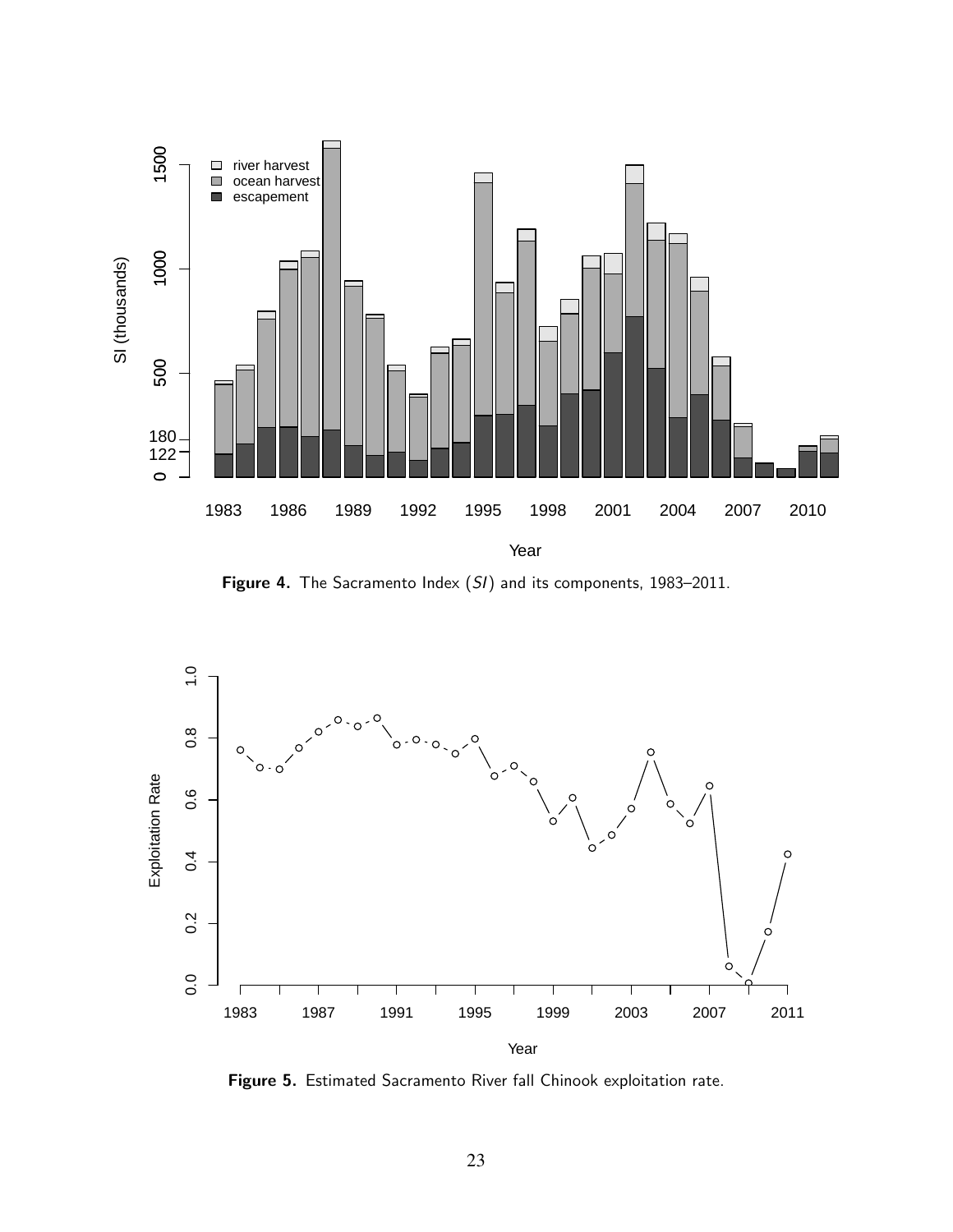

Figure 6. The Sacramento Index (SI) and the Central Valley Index (CVI) from 1983-2007 plotted on equal scales. The black line is the least-squares regression line for the  $SI$  and  $CVI$   $(R^2=0.93).$  The grey line is the 1:1 line  $(SI = CVI)$ .

# 7 *SI* Forecast

The *SHM*-based forecasts of SRFC harvest and escapement made during the PFMC preseason fishery planning process are based in part on a forecast of the *SI*. The *SI* forecast in turn has been based on the previous year's jack (*J*) spawning escapement using a statistical model relating *J* in year *t-1* to the *SI* in year *t*.

A variety of statistical models were examined between years 2008 and 2012 for use in forecasting the *SI* (e.g., see PFMC 2008b). However, in each of those years a zero-intercept linear model with additive errors was used

$$
SI = \beta_{SI}J + \varepsilon,\tag{20}
$$

and the ratio estimator

$$
\hat{\beta}_{SI} = \bar{SI}/\bar{J} \tag{21}
$$

was judged to be the optimal estimator of  $\beta_{SI}$ .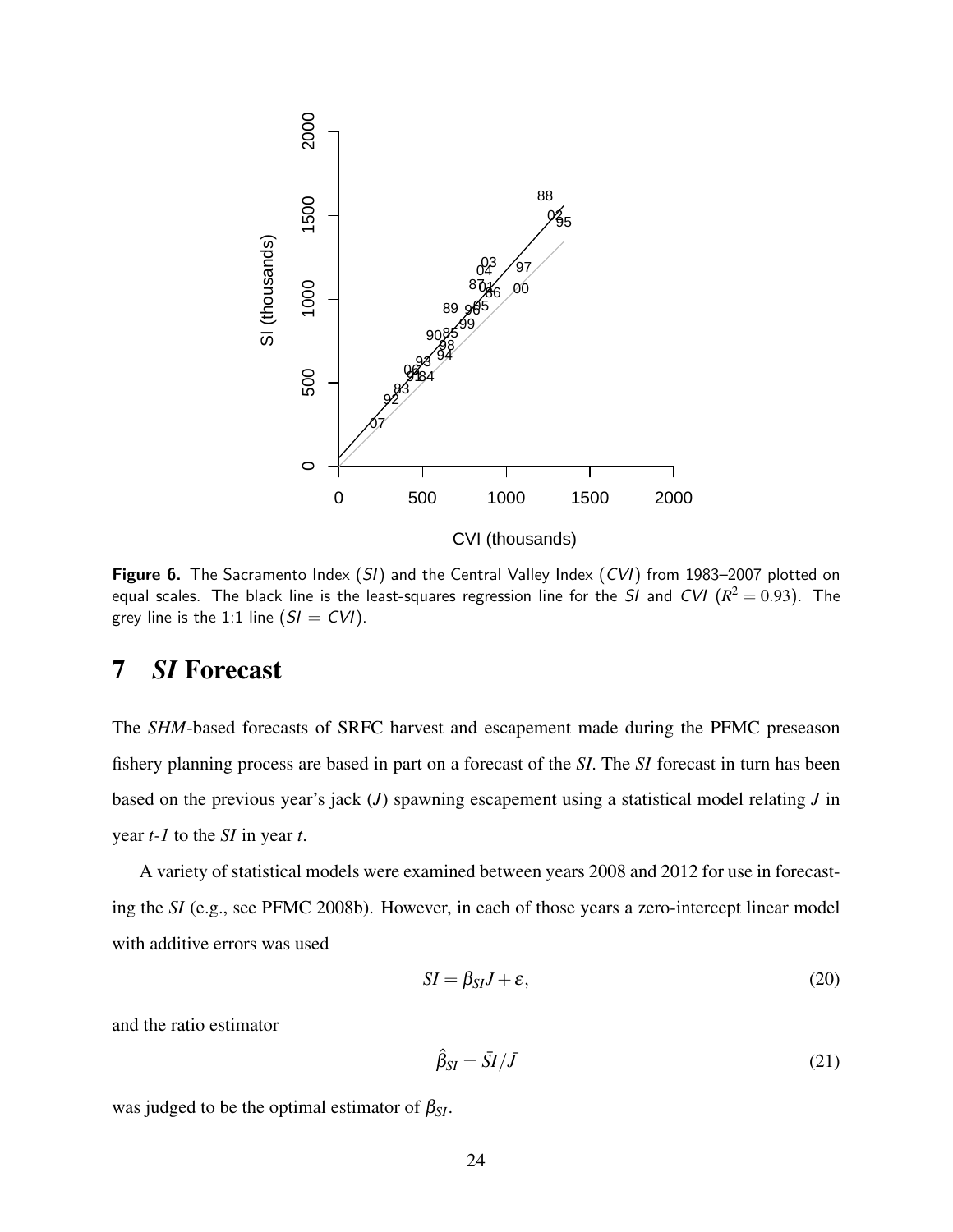Since the initial *SI* forecast model was employed in 2008 the method has not been altered, though modifications to the subset of the jack escapement and *SI* data used for forecasting has changed over these years. The data used for *SI* forecasts, as well as the *SI* forecasts themselves, are documented annually in the PFMC Preseason Report I (PFMC 2008a, 2009, 2010, 2011, 2012a). The data and model used for *SI* forecasting are carefully evaluated each year, and modifications are considered as warranted.

### 8 Conclusions

The *SI* was developed in response to a sharp decline in SRFC abundance and the need to provide better scientific advice to the PFMC. Novel methods were required for the development of the *SI*, particularly for the estimation of SRFC ocean harvest in all fisheries south of Cape Falcon and the development of an uninterrupted time series of SRFC river harvest.

Together, the *SI* and *SHM* significantly advanced the extent, resolution, and specificity of the SRFC assessment framework. The development of the *SI* and *SHM* enabled the direct evaluation of proposed ocean fishery management measures for all months, areas (south of Cape Falcon), and fisheries. In addition, the effect of river fisheries on SRFC escapement was able to be forecast and incorporated into the fishery planning process. Neither of these features were possible within the previous *CVI*-based assessment framework.

Since initial development in 2008, the *SI* has been an important component of PFMC salmon management, and we anticipate that the *SI* and *SHM* will continue to be used for SRFC assessment and fishery planning for the foreseeable future. However, the *SI* could be considered a "data poor" index of abundance owing to the lack of separate accounting for cohort-specific abundances. The inconsistent marking and tagging practices in Sacramento Basin hatcheries and lack of age-specific run size information did not allow for the development of age structured assessment approaches in 2008. However, we note that several improvements to hatchery marking and tagging practices, as well as escapement estimation methodology, are being implemented in the Sacramento Basin. Beginning with brood year 2006, SRFC released from each of the three Sacramento Basin hatcheries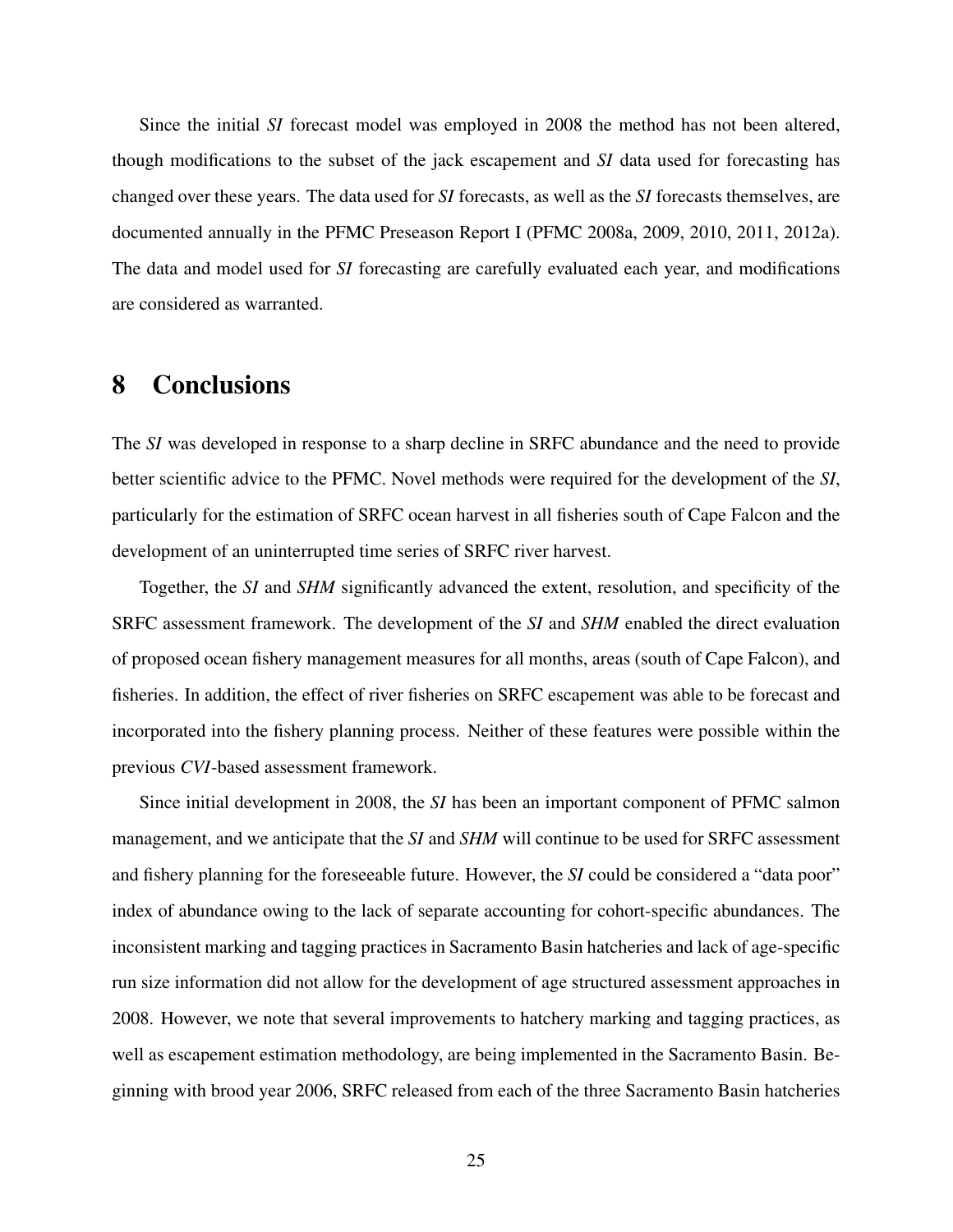were marked with an adipose fin clip and tagged with a CWT at a target rate of 25 percent (constant fractional marking (CFM), Buttars 2012). Implementation of a Central Valley Chinook monitoring plan (Bergman et al. 2012) that considered the needs of SRFC assessment and management began in 2011. A scale-aging program has been developed by CDFW to estimate age-specific run size for Central Valley Chinook (Grover and Kormos 2008). Combined efforts focused on CWT recovery and age-specific run size estimation, combined with CFM at Basin hatcheries, will greatly increase the data richness for the SRFC stock. If these programs are carried forward into the future, the potential for age structured assessments will likely become possible. However, until the CWT recovery and age-specific run size data series are mature enough to perform age structured assessments, the *SI* will continue to be an important part of SRFC assessment and management.

### 9 Acknowledgements

We thank Rob Titus, CDFW Anadromous Resource Assessment Unit, for providing us access to the Sacramento River Basin angler survey data, and his willingness to discuss with us the particulars of the survey design, data, and estimates. Brett Kormos, CDFW Ocean Salmon Project, provided detailed SRFC escapement information. Will Satterthwaite and Arliss Winship provided a thoughtful review of this paper. We also wish thank all of those responsible for the ocean harvest, river harvest, and escapement monitoring programs that produced the data used herein.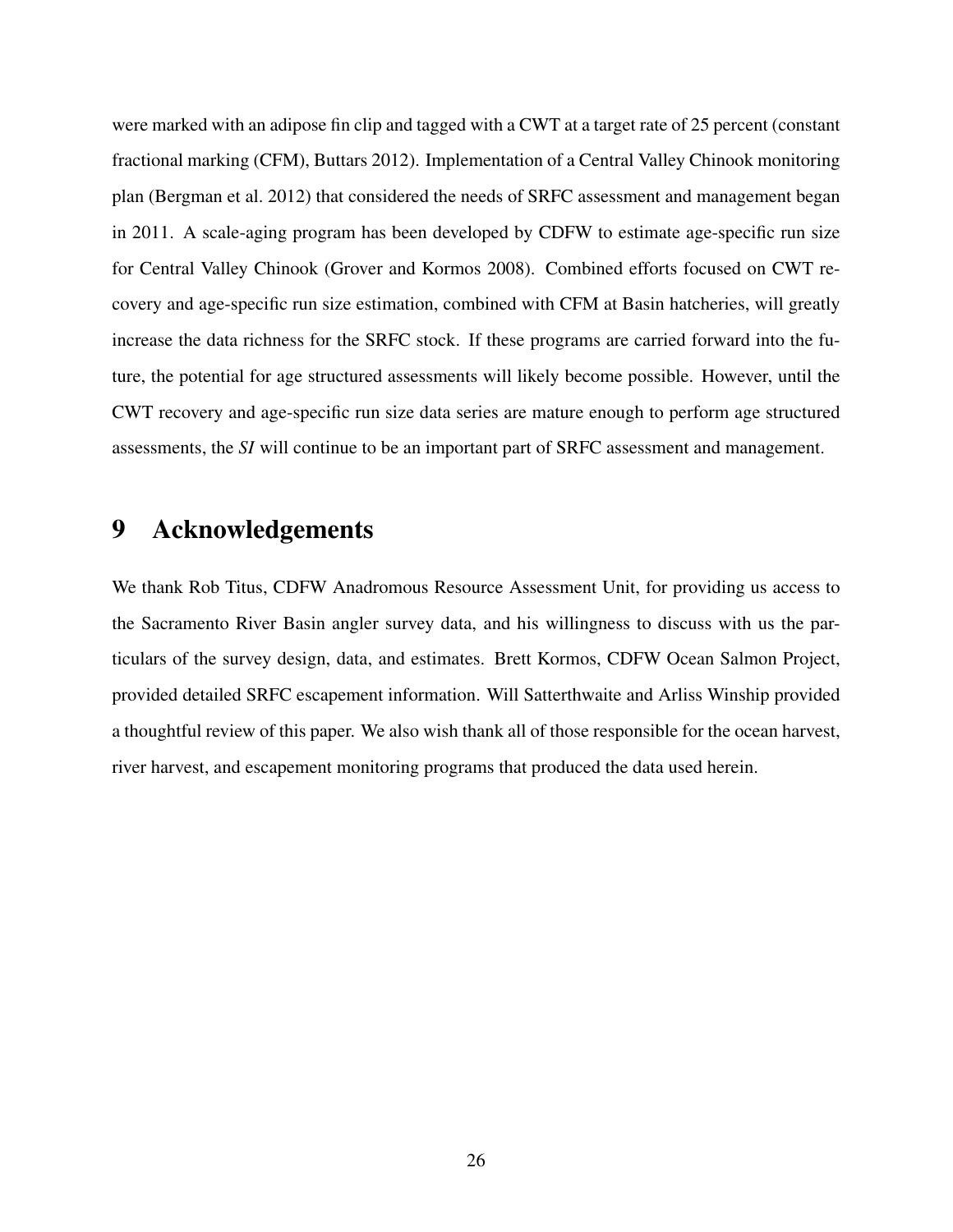## References

- Bergman, J. M., R. M. Nielson, and A. Low (2012). Central Valley Chinook salmon in-river escapement monitoring plan. California Department of Fish and Game Administrative Report Number: 2012-1.
- Buttars, B. (2012). Central Valley salmon and steelhead marking/coded-wire tagging program. Pacific States Marine Fisheries Commission, 10950 Tyler Road, Red Bluff, California 96080.
- California Department of Fish and Game (CDFG) (2007). Existing program summary: Central Valley salmon and steelhead monitoring programs. Edited by A. Low. California Deparment of Fish and Game, Sacramento, CA.
- Goldwasser, L., M. S. Mohr, A. M. Grover, and M. L. Palmer-Zwahlen (2001). The supporting databases and biological analyses for the revision of the Klamath Ocean Harvest Model. Unpublished report. National Marine Fisheries Service, Santa Cruz, CA.
- Grover, A. and B. Kormos (2008). The 2007 Central Valley Chinook age-specific run size estimates. Unpublished report, California Department of Fish and Game Scale Aging Program.
- Killam, D. and B. Kreb (2008). Chinook salmon populations for the upper Sacramento River Basin in 2007. Sacramento River Salmon and Steelhead Assessment Project Technical Report No. 08-4, California Department of Fish and Game, Sacramento, CA.
- Mohr, M. S. (2006). The cohort reconstruction model for Klamath River fall Chinook salmon. Unpublished report. National Marine Fisheries Service, Santa Cruz, CA.
- Mohr, M. S. and M. R. O'Farrell (In prep.). The Sacramento Harvest Model. National Marine Fisheries Service, Santa Cruz, CA.
- Pacific Fishery Management Council (PFMC) (2007). Preseason report I: Stock abundance analysis for 2007 ocean salmon fisheries. Pacific Fishery Management Council, 7700 NE Ambassador Place, Suite 101, Portland, Oregon 97220-1384.
- Pacific Fishery Management Council (PFMC) (2008a). Preseason report I: Stock abundance analysis for 2008 ocean salmon fisheries. Pacific Fishery Management Council, 7700 NE Ambassador Place, Suite 101, Portland, Oregon 97220-1384.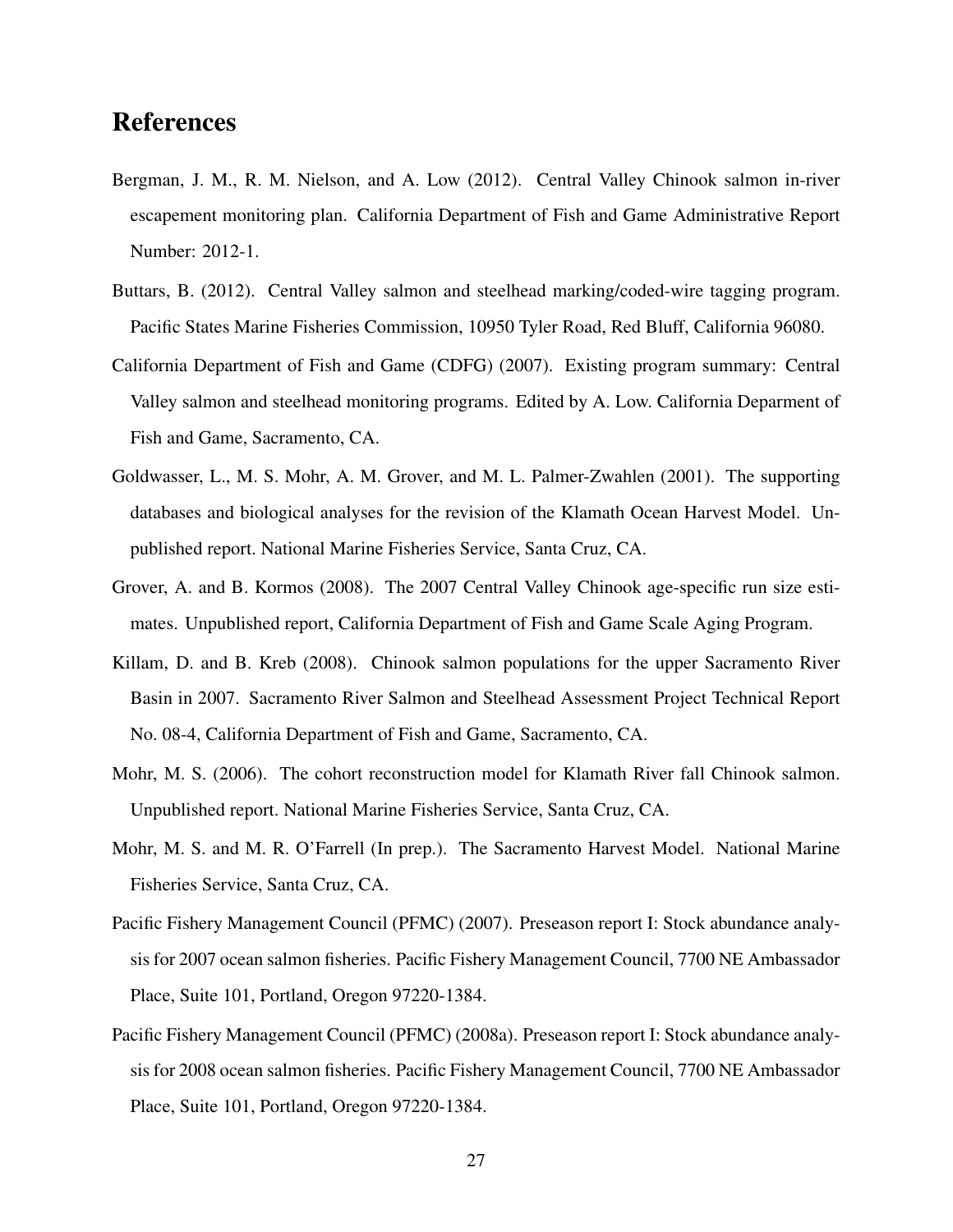- Pacific Fishery Management Council (PFMC) (2008b). Preseason report II: Analysis of proposed regulatory options for 2008 ocean salmon fisheries. Pacific Fishery Management Council, 7700 NE Ambassador Place, Suite 101, Portland, Oregon 97220-1384.
- Pacific Fishery Management Council (PFMC) (2009). Preseason report I: Stock abundance analysis for 2009 ocean salmon fisheries. Pacific Fishery Management Council, 7700 NE Ambassador Place, Suite 101, Portland, Oregon 97220-1384.
- Pacific Fishery Management Council (PFMC) (2010). Preseason report I: Stock abundance analysis for 2010 ocean salmon fisheries. Pacific Fishery Management Council, 7700 NE Ambassador Place, Suite 101, Portland, Oregon 97220-1384.
- Pacific Fishery Management Council (PFMC) (2011). Preseason report I: Stock abundance analysis for 2011 ocean salmon fisheries. Pacific Fishery Management Council, 7700 NE Ambassador Place, Suite 101, Portland, Oregon 97220-1384.
- Pacific Fishery Management Council (PFMC) (2012). Pacific coast Salmon Fishery Management Plan for commercial and recreational salmon fisheries off the coasts of Washington, Oregon, and California as revised through Amendment 16. Pacific Fishery Management Council, Portland, OR. 90p.
- Pacific Fishery Management Council (PFMC) (2012a). Preseason report I: Stock abundance analysis and environmental analysis part 1 for 2012 ocean salmon fishery regulations. Pacific Fishery Management Council, 7700 NE Ambassador Place, Suite 101, Portland, Oregon 97220-1384.
- Pacific Fishery Management Council (PFMC) (2012b). Review of 2011 ocean salmon fisheries: stock assessment and fishery evaluatio document for the Pacific Coast Salmon Fishery Management Plan. Pacific Fishery Management Council, 7700 NE Ambassador Place, Suite 101, Portland, Oregon 97220-1384.
- Pacific Fishery Management Council (PFMC) (2012c). Review of 2011 ocean salmon fisheries: stock assessment and fishery evaluation document for the Pacific Coast Salmon Fishery Management Plan. (Document prepared for the Council and its advisory entities). Pacific Fishery Management Council, 7700 NE Ambassador Place, Suite 101, Portland, Oregon 97220-1384.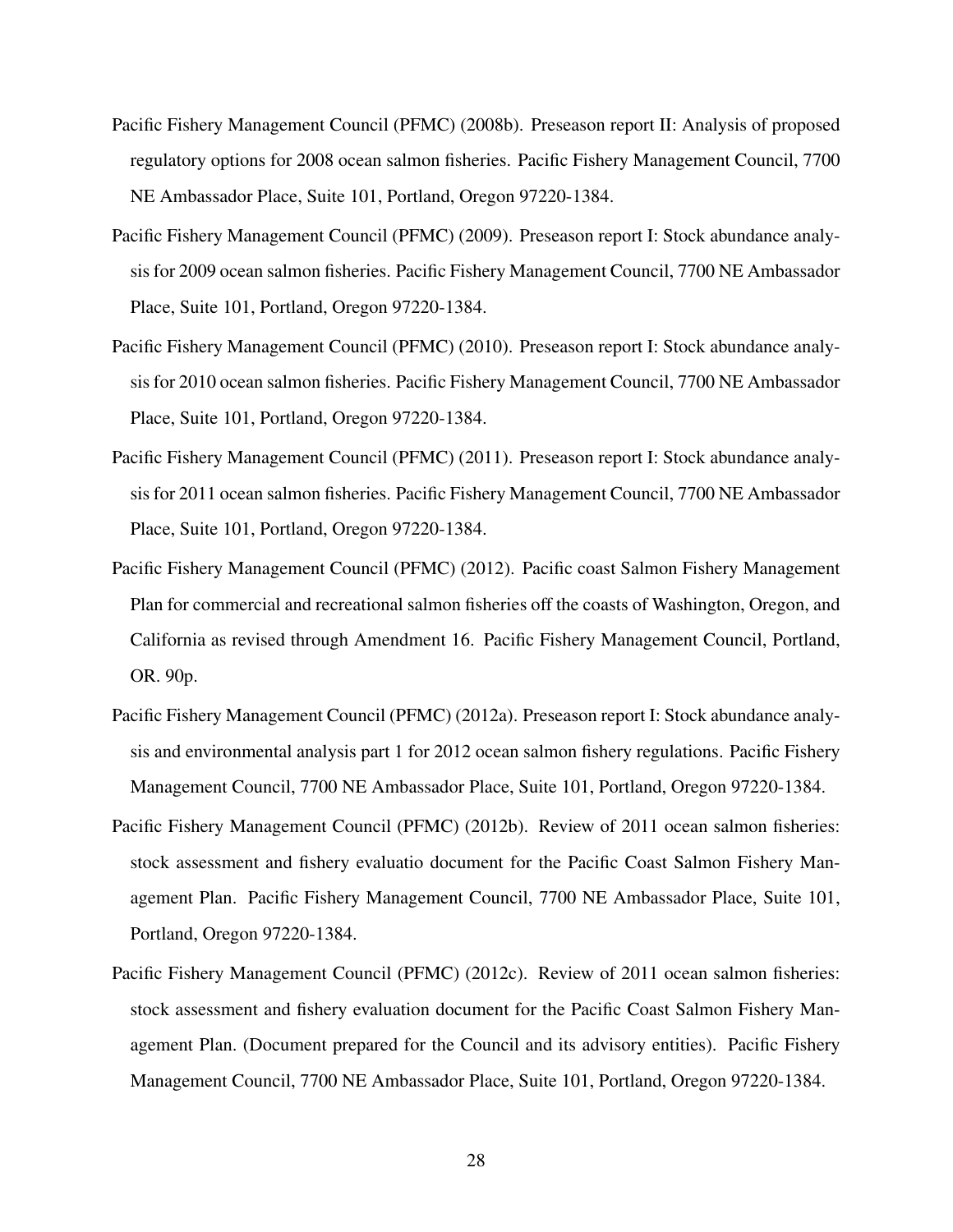Thompson, S. K. (2002). *Sampling, 2nd edition*. New York: Wiley.

- Titus, R., M. Brown, J. Lyons, E. Collins, and L. Koerber (2010). Annual project performance report: Central Valley angler survey July 1, 2009 to June 30, 2010 [SFRA F-119-R]. California Department of Fish and Game.
- Winans, G. A., D. Viele, A. Grover, M. Palmer-Zwahlen, D. Teel, and D. Van Doornik (2001). An update of genetic stock identification of Chinook salmon in the Pacific Northwest: test fisheries in California. *Reviews in Fisheries Science 9*, 213–237.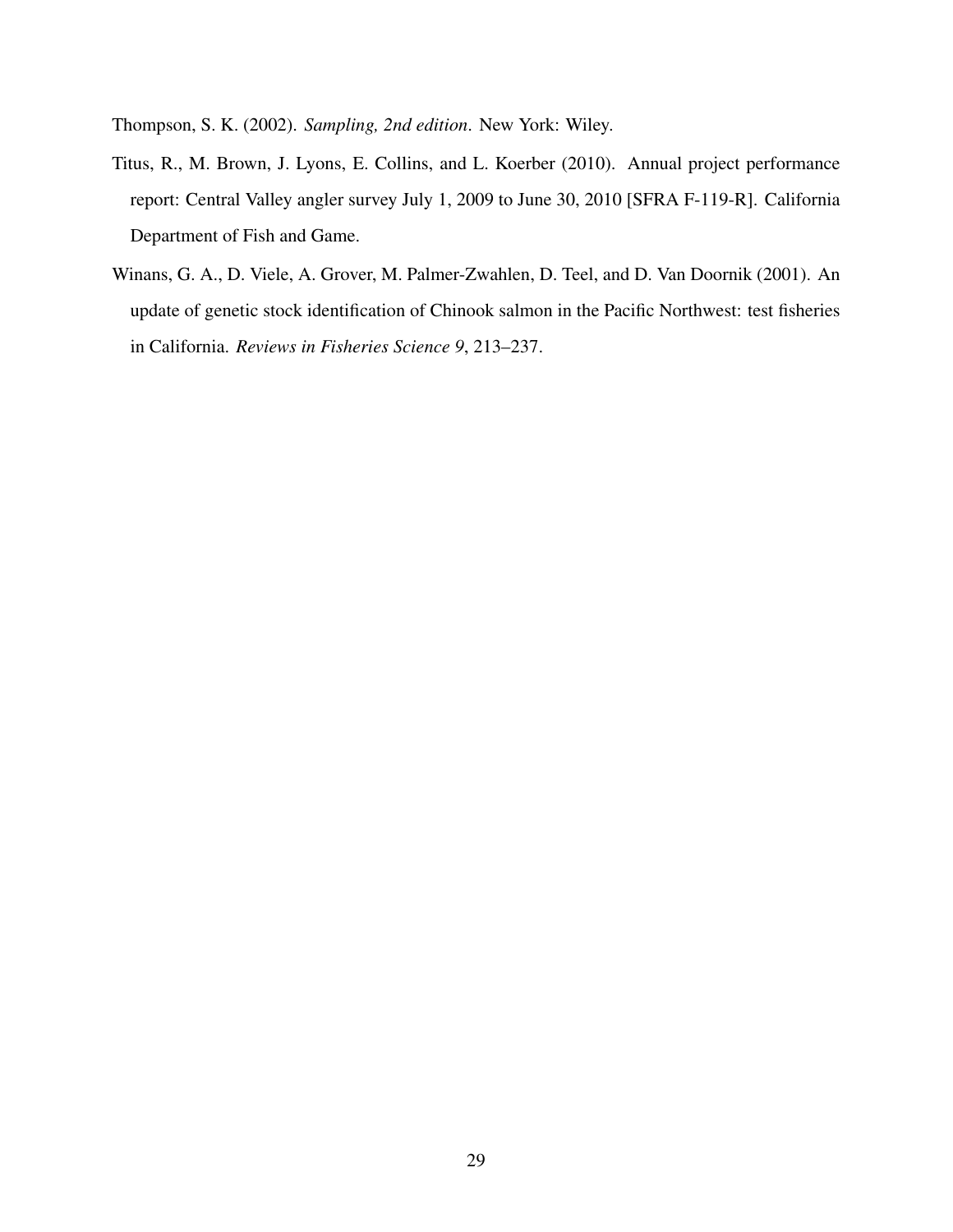

Figure A-1. Proportion of Sacramento River fall Chinook overall ocean harvest landed north of Cape Falcon, Oregon, 1986–2007. Dashed line depicts the mean proportion.

### Appendix A Harvest North of Cape Falcon

The ocean harvest component of the *SI* includes SRFC harvest from Cape Falcon to the U.S./Mexico border, but not SRFC harvest north of Cape Falcon (NF). The proportion of the SRFC overall ocean harvest landed in the NF region was previously estimated and published in PFMC (2008b, Appendix B). In that document, the mean proportion of the SRFC overall ocean harvest landed in the NF region was estimated to be approximately one half of one percent over the 1986–2007 period. Subsequent to publication of PFMC (2008b), further analysis indicated that this estimate was likely too low.

For this paper, SRFC harvest in the NF region was estimated following the same methods that were used in the FA region. SRFC CWTs recovered in the NF region were expanded for sampling and multiplied by  $\lambda$  to estimate the SRFC harvest, as in Equation (7). The Sept. 1 through Aug. 31 SRFC harvest for the NF region was then divided by the Sept. 1 through Aug. 31 SRFC overall ocean harvest to obtain the proportion of SRFC overall ocean harvest landed in the NF region. Figure A-1 displays this proportion for the years 1986–2007. The proportion was less than or equal to five percent in all but one year (2005), and averaged 2.37 percent over this time period.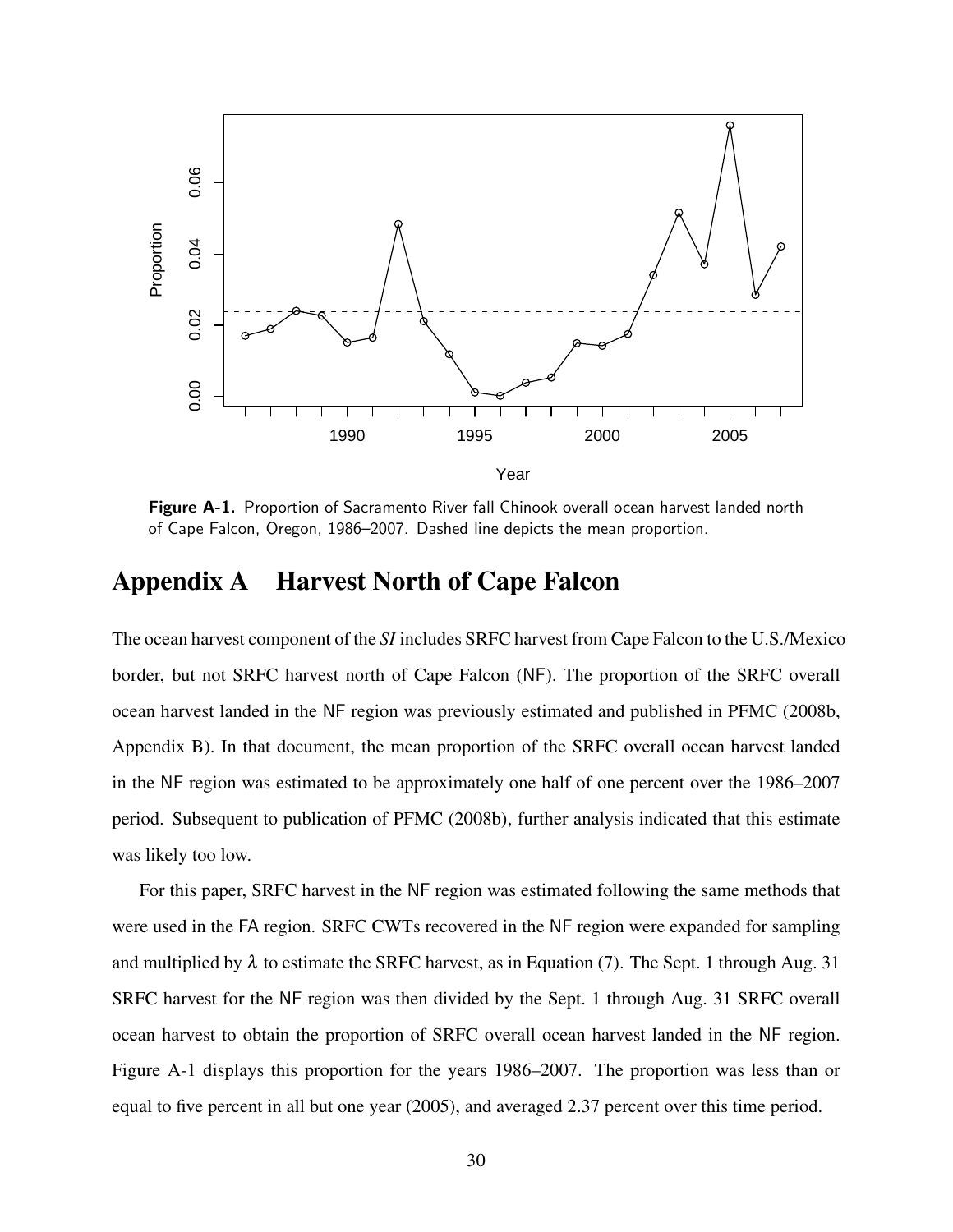### Appendix B Ocean Harvest Estimate Adjustment Methods

For the Cape Falcon to Point Arena region (FA), the month-area-fishery estimated harvest of the four components (*S*, *K*, *V*, *N*) are unlikely to sum exactly to the total harvest owing to a combination of factors such as sampling error, incomplete data for all stocks that contribute to the harvest in these areas, and variation in the distribution of untagged stocks that contribute to the  $\lambda$  expansion factors. For notational simplicity, we omit all harvest (*H*) subscripts in this Appendix other than those denoting the stock components  $(S, K, V, N)$  and total  $(T)$ , noting that these methods are applied at the year-month-area-fishery level of stratification. For the FA region, over the period 1983–2011, there were a total of 1368 year-month-area-fishery strata. The sum of the component groups' harvest was less than the total harvest in 1059 of these strata, and greater than the total harvest in 298 of these strata. For those strata in which there was a difference between the group sum and total harvest, the magnitude of the difference  $(\Delta)$  was

$$
\Delta = |(H_S + H_K + H_V + H_N) - H_T|.
$$
 (B-1)

The methods used to adjust the component harvests depend on whether their sum was (1) less than or (2) greater than the total harvest, as described below.

# **B.1** Under-accounted:  $H_S + H_K + H_V + H_N < H_T$

The rationale underlying the adjustments in this case was the following. The KRFC harvest estimates are based on expansion of recovered CWTs by well-determined sampling and mark rates, and well-quantified hatchery-to-natural production values, obtained through stock-level cohort analysis. Thus,  $H_K$  was not adjusted.  $H_V$  and  $H_N$  are likely minimum estimates since they do not account for the natural production of these stock groups and were thus adjusted. *H<sup>S</sup>* estimates were not adjusted, and therefore the *SI* is unaffected. The magnitude of the difference, ∆, was prorated to  $H_V$  and  $H_N$  unless  $H_V + H_N = 0$ , in which case  $\Delta$  was allocated to  $H_N$  if the area was off Oregon ( $a \in \{NO, CO, KO\}$ ) (harvest of *N* more likely there), or allocated to  $H_V$  if the area was off California ( $a \in \{KC, FB\}$ ) (harvest of *V* more likely there). This set of adjustments is codified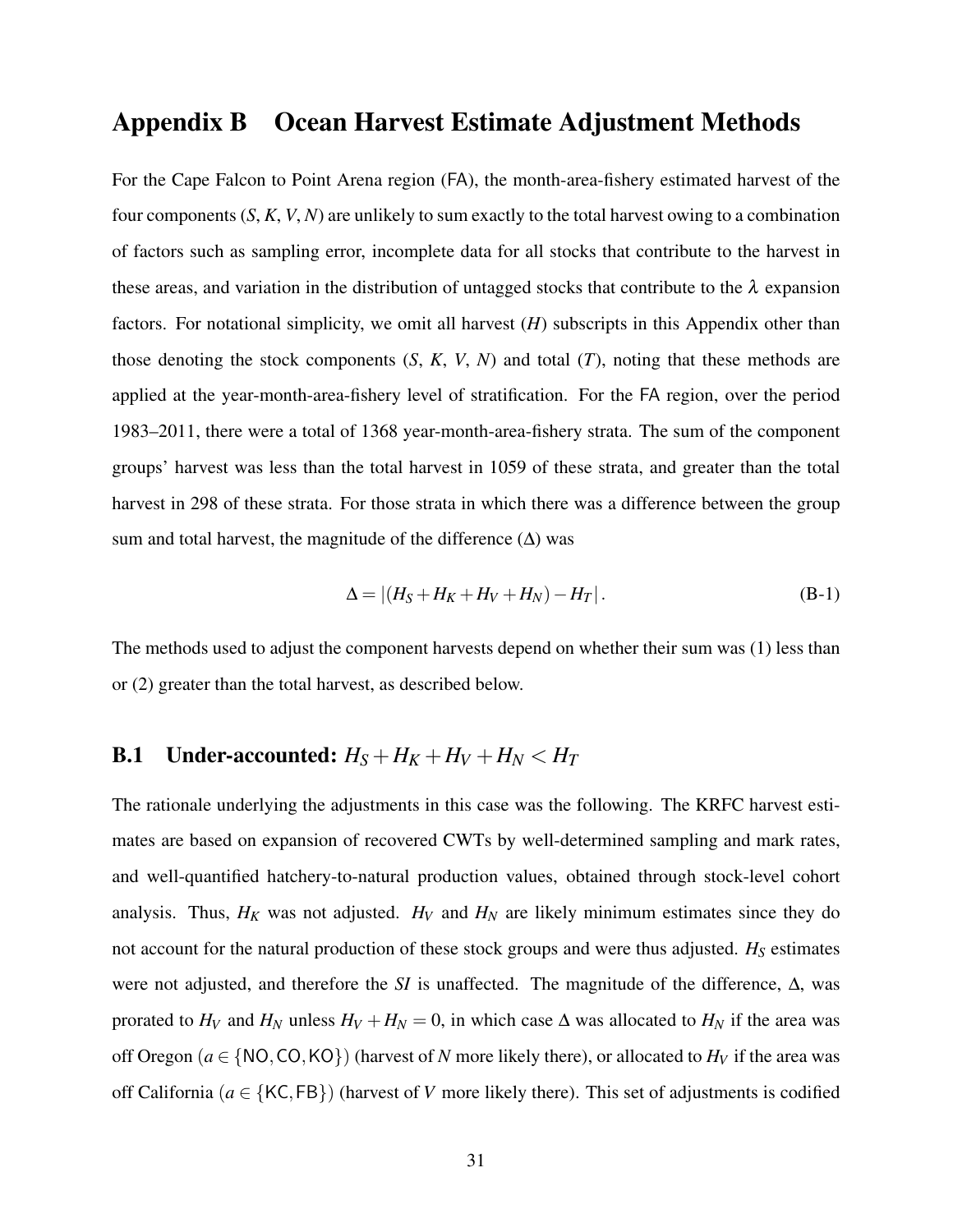below, with  $\widetilde{H}$  denoting the adjusted harvest:

$$
\widetilde{H}_K = H_K \tag{B-2}
$$

$$
\widetilde{H}_{S} = H_{S} \tag{B-3}
$$

$$
\widetilde{H}_V = \begin{cases}\nH_V + \Delta [H_V/(H_V + H_N)] & : H_V + H_N > 0 \\
\Delta & : H_V + H_N = 0 \text{ and } a \in \{ \text{KC, FB} \} \\
0 & : H_V + H_N = 0 \text{ and } a \in \{ \text{NO, CO, KO} \}\n\end{cases}
$$
\n(B-4)

$$
\widetilde{H}_N = \begin{cases}\nH_N + \Delta [H_N/(H_V + H_N)] & : \quad H_V + H_N > 0 \\
\Delta & : \quad H_V + H_N = 0 \quad \text{and} \quad a \in \{NO, CO, KO\} \\
0 & : \quad H_V + H_N = 0 \quad \text{and} \quad a \in \{KC, FB\}.\n\end{cases}
$$
\n(B-5)

### **B.2** Over-accounted:  $H_S + H_K + H_V + H_N > H_T$

The rationale underlying the adjustments in this case was the following. The KRFC harvest estimates are based on expansion of recovered CWTs by well-determined sampling and mark rates, and well-quantified hatchery-to-natural production values, obtained through stock-level cohort analysis. Thus,  $H_K$  was not adjusted. (In no instance did  $H_K$  exceed  $H_T$ .)  $H_V$  and  $H_N$  are likely minimum estimates since they do not account for the natural production of these stock groups, and thus *H<sup>S</sup>* was reduced first to make up for the overage (down to zero if need be). If the *H<sup>S</sup>* adjustment was insufficient to make up for the overage, and the area was off Oregon ( $a \in \{NO, CO, KO\}$ ), then  $H_V$  was reduced (down to zero if need be) followed by  $H_N$ , if necessary. (The latter ordering reflects the supposition that off Oregon, harvest of *N* is more likely than *V*.) If the  $H_S$  adjustment was insufficient to make up for the overage, and the area was off California ( $a \in \{KC, FB\}$ ), then  $H_N$ was reduced (down to zero if need be) followed by  $H_V$ , if necessary. (The latter ordering reflects the supposition that off California, harvest of *V* is more likely than *N*.) This set of adjustments is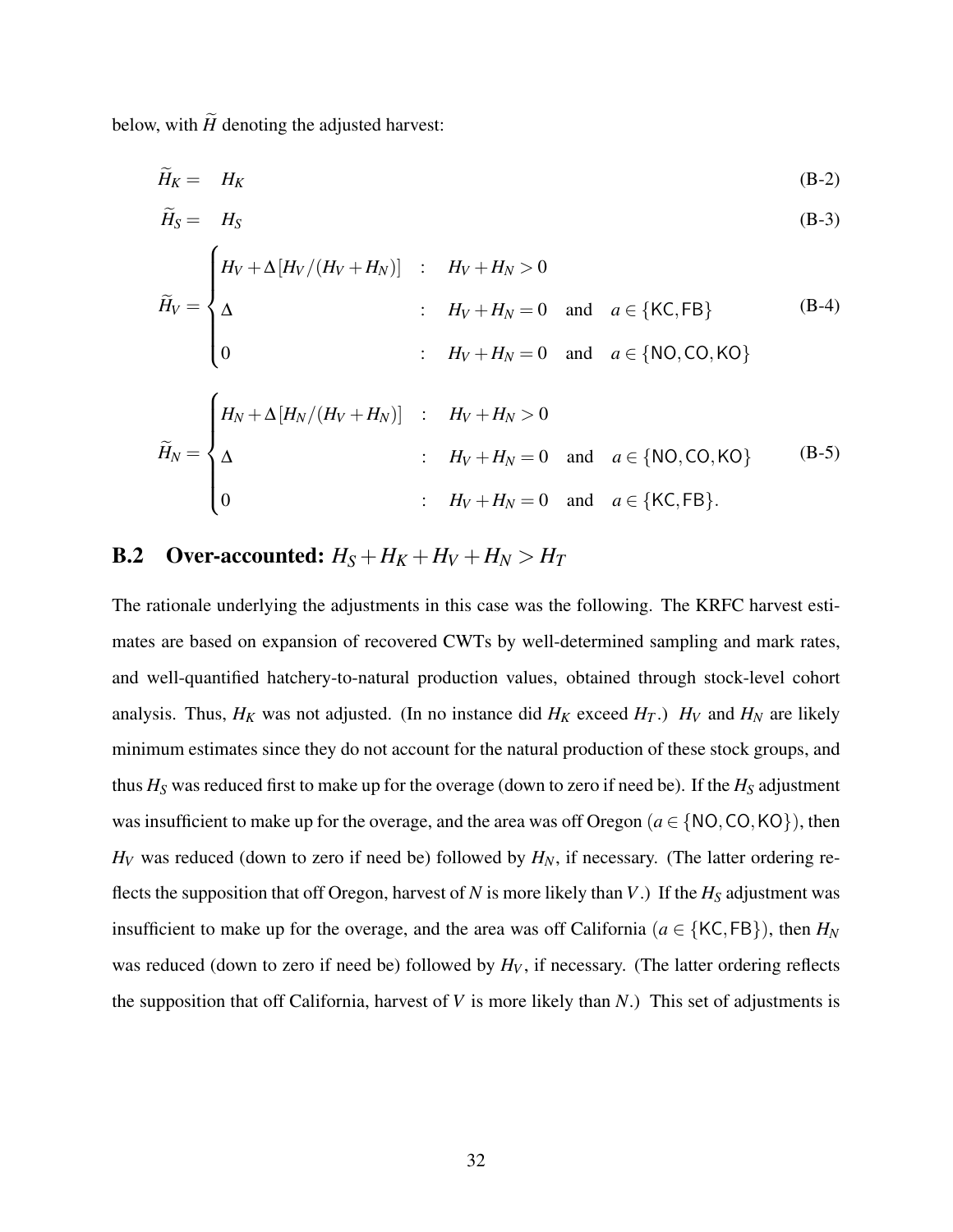codified below, with  $\widetilde{H}$  denoting the adjusted harvest:

$$
\widetilde{H}_{K} = H_{K} \qquad (B-6)
$$
\n
$$
\widetilde{H}_{S} = \begin{cases}\nH_{S} - \Delta & \text{: } \Delta \leq H_{S} \\
0 & \text{: } \text{otherwise}\n\end{cases} \qquad (B-7)
$$
\n
$$
\widetilde{H}_{V} = \begin{cases}\nH_{V} & \text{: } \Delta \leq H_{S} \\
H_{V} - (\Delta - H_{S}) & \text{: } H_{S} < \Delta \leq H_{S} + H_{V} \\
H_{V} - (\Delta - H_{S} - H_{N}) & \text{: } H_{S} + H_{N} < \Delta \leq H_{S} + H_{V} + H_{N} \text{ and } a \in \{KC, FB\} \\
0 & \text{: } \text{otherwise}\n\end{cases}
$$
\n(B-6)

$$
\widetilde{H}_N = \begin{cases}\nH_N & \text{if } \Delta \le H_S \\
H_N - (\Delta - H_S) & \text{if } H_S < \Delta \le H_S + H_N \\
H_N - (\Delta - H_S - H_V) & \text{if } H_S + H_V < \Delta \le H_S + H_N + H_V \text{ and } a \in \{NO, CO, KO\} \\
0 & \text{if } \Delta = 0\n\end{cases}
$$

(B-9)

(B-8)

The *SI* was reduced by this set of adjustments since  $\widetilde{H}_S < H_S$ . The unadjusted SRFC harvest  $(H_{o,s})$ , adjusted SRFC harvest  $(\widetilde{H}_{o,s})$ , and their ratio, are shown in Table B-1 for years 1983–2011. In general, the differences between the adjusted and unadjusted harvest estimates were small.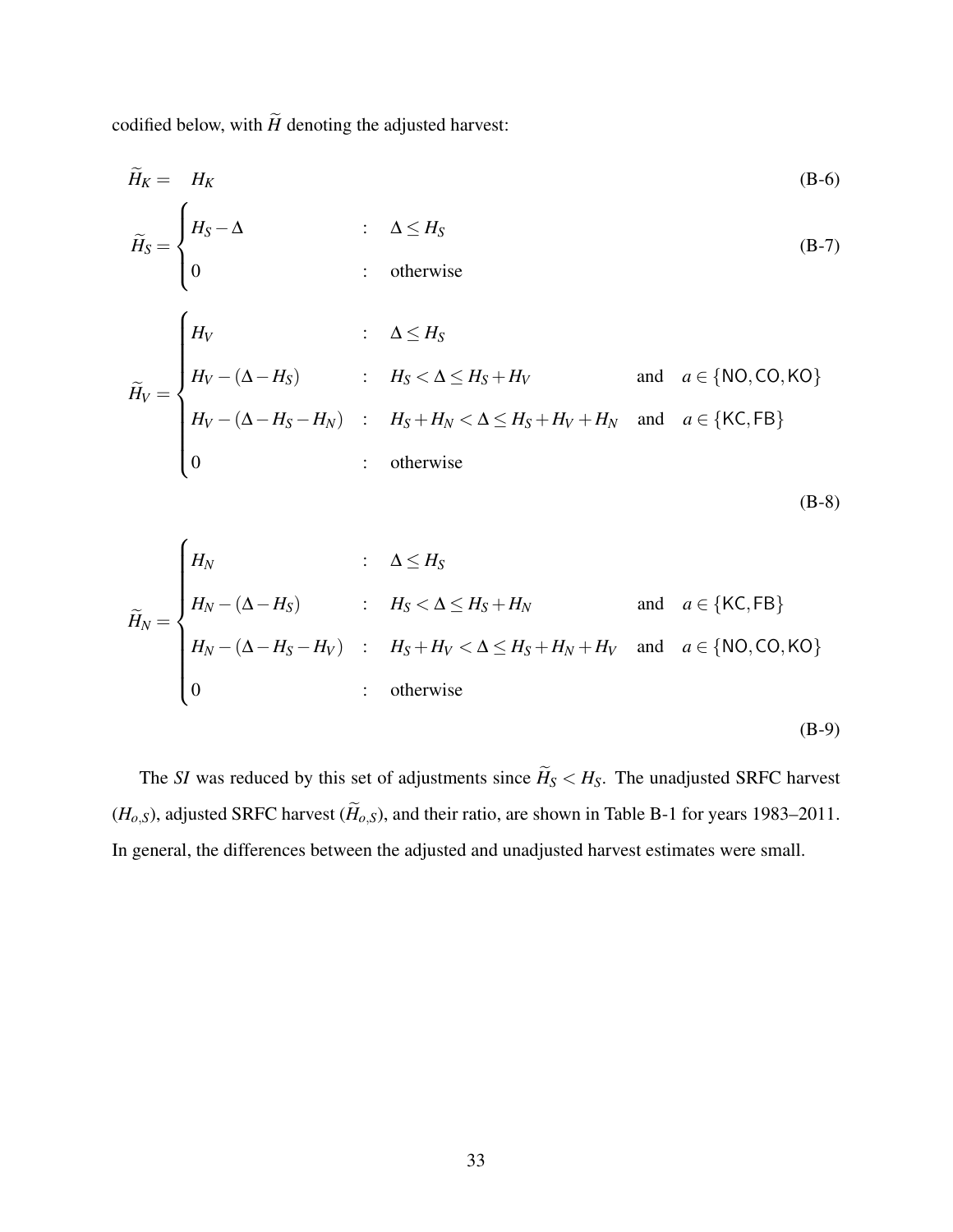Table B-1. Sacramento River fall Chinook unadjusted ocean harvest (*Ho*,*S*), adjusted ocean harvest  $(\tilde{H}_{o, S})$ , and their ratio, for the Sept. 1, t-1 through Aug. 31, t period.

| Year (t) | $H_{o,S}$ | $\tilde{H}_{o,S}$ | $\tilde{H}_{o.S}/H_{o.S}$ |
|----------|-----------|-------------------|---------------------------|
| 1983     | 354943    | 334649            | 0.94                      |
| 1984     | 358591    | 353907            | 0.99                      |
| 1985     | 528541    | 518357            | 0.98                      |
| 1986     | 760045    | 757633            | 1.00                      |
| 1987     | 880515    | 860387            | 0.98                      |
| 1988     | 1354994   | 1351289           | 1.00                      |
| 1989     | 770568    | 764824            | 0.99                      |
| 1990     | 682239    | 658309            | 0.96                      |
| 1991     | 398858    | 391682            | 0.98                      |
| 1992     | 358396    | 303479            | 0.85                      |
| 1993     | 469505    | 458295            | 0.98                      |
| 1994     | 480444    | 468073            | 0.97                      |
| 1995     | 1121092   | 1118329           | 1.00                      |
| 1996     | 584784    | 583793            | 1.00                      |
| 1997     | 793351    | 790047            | 1.00                      |
| 1998     | 406967    | 406747            | 1.00                      |
| 1999     | 386569    | 384831            | 1.00                      |
| 2000     | 597225    | 585828            | 0.98                      |
| 2001     | 382134    | 379532            | 0.99                      |
| 2002     | 647970    | 639368            | 0.99                      |
| 2003     | 632709    | 613375            | 0.97                      |
| 2004     | 901533    | 835025            | 0.93                      |
| 2005     | 526506    | 498024            | 0.95                      |
| 2006     | 272603    | 257674            | 0.95                      |
| 2007     | 182178    | 152199            | 0.84                      |
| 2008     | 4096      | 4096              | 1.00                      |
| 2009     | 235       | 192               | 0.82                      |
| 2010     | 23456     | 23273             | 0.99                      |
| 2011     | 70788     | 69538             | 0.98                      |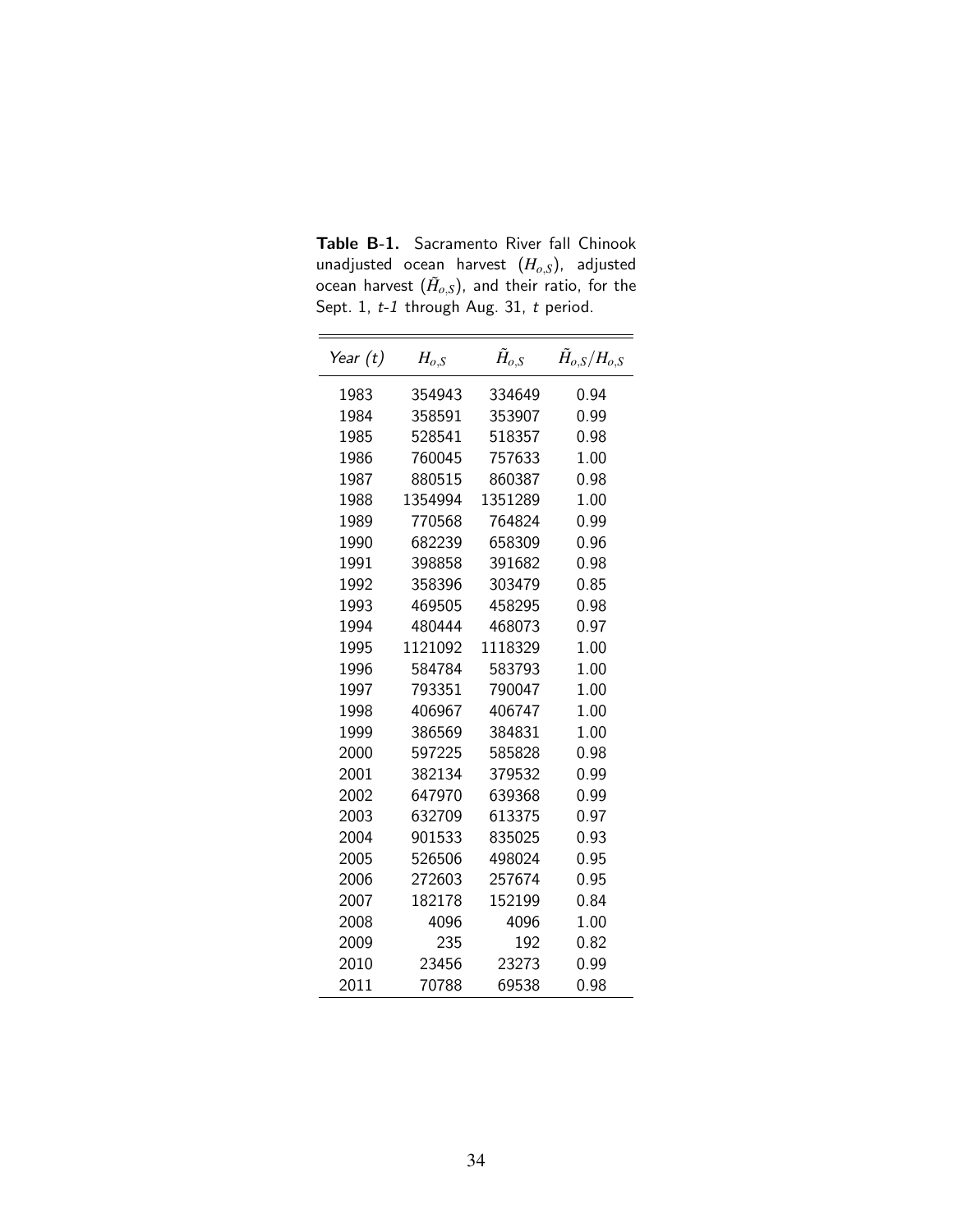## Appendix C River Harvest Data Interpolation Methods

In some years harvest estimates do not exist for a particular stratum (month-stream-section), either because the fishery was closed, or because the fishery was open but it lacked sample coverage. For strata in which the fishery was closed, harvest was assumed to be zero. For strata in which the fishery was open but data were lacking, harvest and angler effort were interpolated using data from the same stratum (month-stream-section) in other years that had a similar level of overall harvest, effort, and escapement.

Two "eras" were defined for the purpose of the interpolation. The "low harvest" era was characterized by relatively low harvest, effort, and escapement, and consisted of years 1991–1994 and 2007. The "high harvest" era was characterized by relatively high harvest, effort, and escapement, and consisted of years 1998–2000 and 2002.

Interpolation of missing estimates from a particular strata of the angler survey was performed by taking the mean of estimated harvest and effort in the same month-stream-section for the years in the era of the missing estimate. The use of this method may best be illustrated with an example. For September 1999, harvest and effort estimates were unavailable for the Feather River in river section 12.1. To interpolate for the missing harvest estimate, we first noted that 1999 was included in the high harvest era. The harvest estimate  $\hat{H}_r$  for this stratum was then computed in the following manner:

$$
\widehat{H}_{r, \text{Sept.}, \text{Feather}, 12.1, 99} = \frac{1}{3} \times \sum_{t = 98,00,02} H_{r, \text{Sept.}, \text{Feather}, 12.1}(t), \tag{C-1}
$$

where the years included in the summation are denoted by their last two digits. This method takes advantage of the relative similarity in harvests for the two distinct eras.

This interpolation method assumes that run timing and the spatio-temporal allocation of angler effort is consistent across years in the same stream and section. As such, the method is not able to account for year-effects, where harvest and effort levels may vary due to particular circumstances that occur in a given year (e.g., an abundance of good weather in a particular year results in increased harvest and/or effort).

The interpolation method described above was used for river harvest survey years through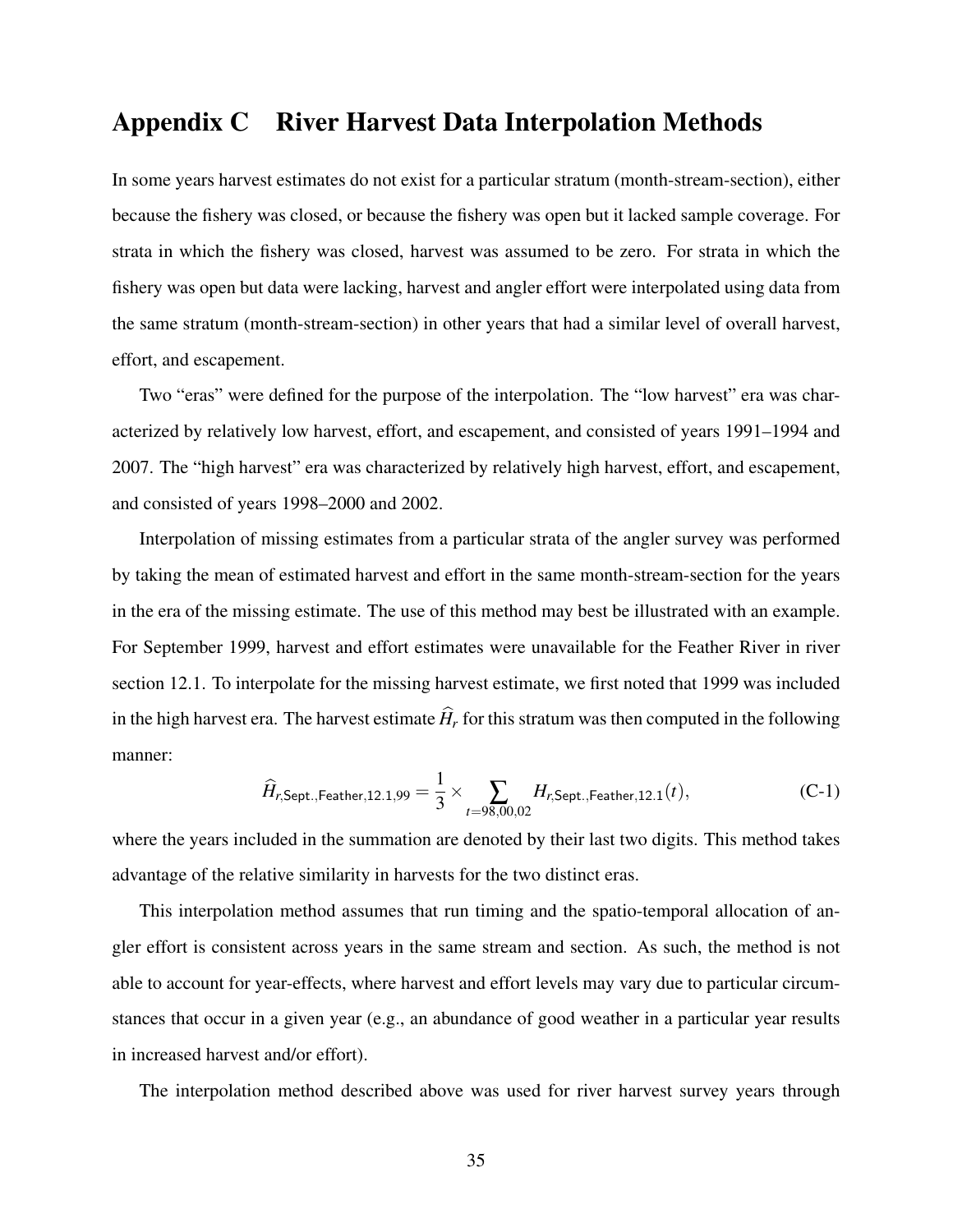2007. The percent difference between river harvest estimates before and after interpolation ranged between zero and four percent.